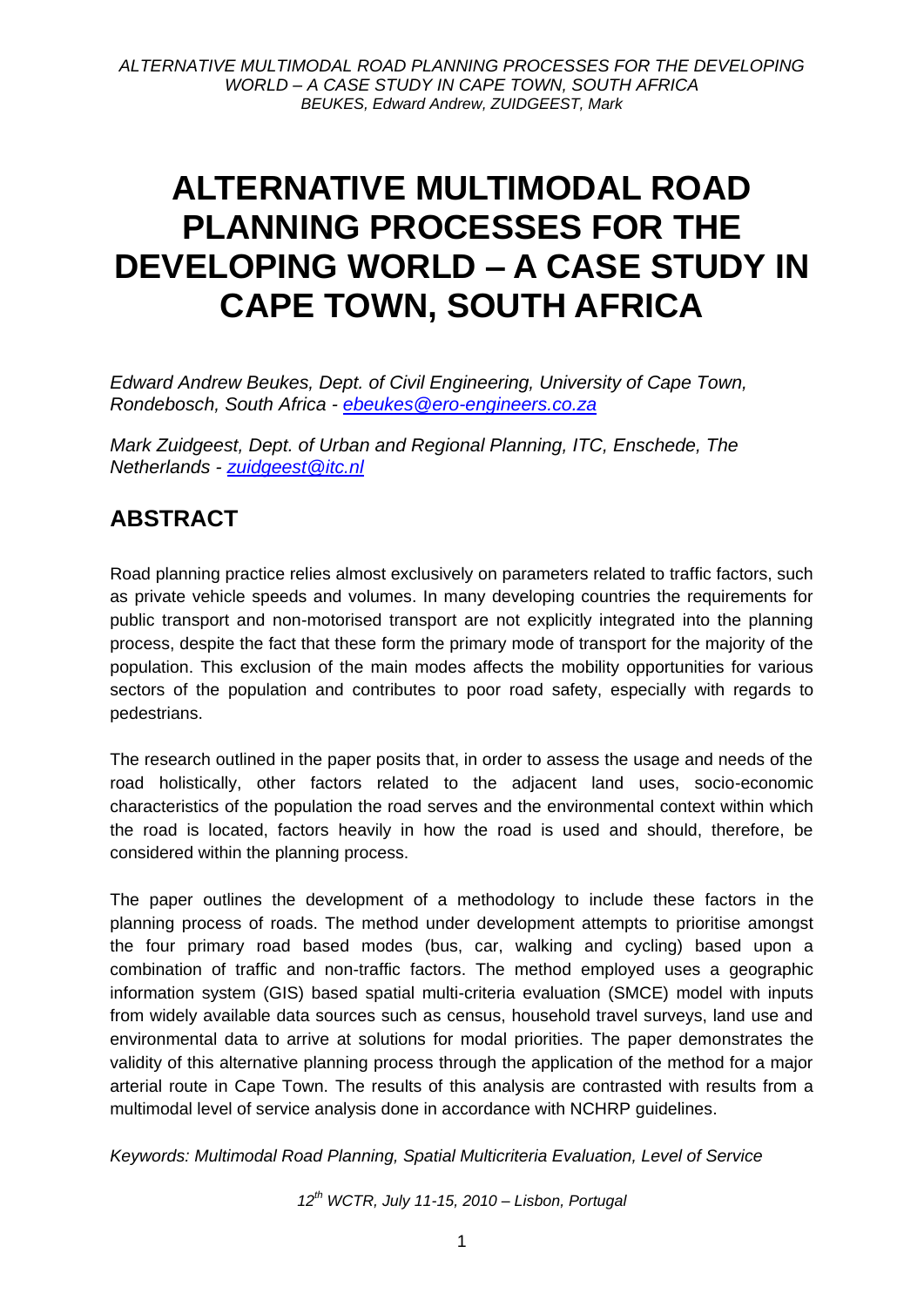# **1. INTRODUCTION**

### **1.1.Road planning in South Africa**

In developing countries such as South Africa, mode choice is very often dictated by income. Specifically, lower income people are often captive to public transport (PT) and nonmotorised modes (NMT), and higher income people are more likely to use private motorised transport (NDoT, 2003). Furthermore, even in metropolitan areas the overall levels of car ownership are low relative to developed countries, which is symptomatic of the high proportion of low income earners and the high numbers of unemployed (Dargay, 2001). Figure 1 illustrates the reliance on walking and public transport in South Africa.



Figure 1: Modes of travel used to work (Source: Adapted from NDoT 2003)

In this context, it would be fair to assume that road planning practice would be sensitive to the demand for facilities for NMT and PT. However, this is not the case. There is a lack of infrastructure and facilities that inhibits NMT use and PT and NMT is not successfully integrated in all aspects of planning (CoCT, 2005a). This is despite legislation and policy documents calling for PT to be given higher priority in planning and infrastructure provision and for NMT to be promoted as the preferred mode over appropriate distances (NDoT, 2006).

The authors contend that one of the primary reasons for this continuing in planning practice is that many of the guidelines commonly used by planners and designers are outdated, and were not developed to comply with the current policies (CUTA, 1989). Guidelines are fragmented between modes and road categories, and so consequently fail to provide the planner with a modally integrated perspective on the needs of all road users who may use the facility being planned. In most instances there is very little, if any, explicit guidance given on infrastructure provision for mixed use roads, despite more recent literature defining these as constituting the majority of urban streets (CSIR, 2000).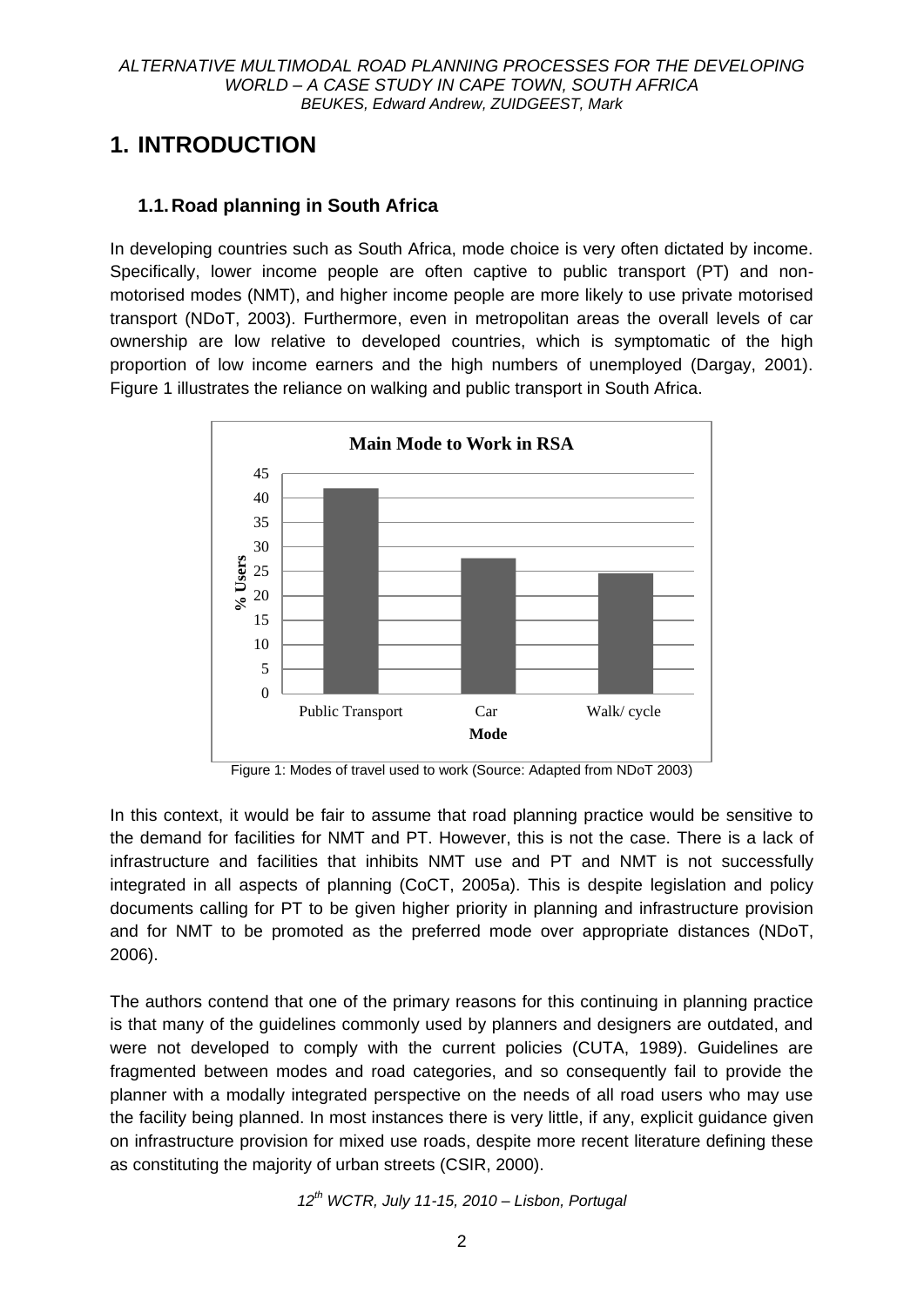Despite guidelines specifically stating that they do not preclude the use of innovative engineering practices (CSIR, 2000), professional liability concerns may deter planners from deviating from their recommendations. It is therefore unsurprising that road planning practice in South Africa continues to produce infrastructure that is biased towards the needs of private motorised transport.

### **1.2.Cost of road accidents in South Africa**

Road accidents cost developing countries" economies severely and prevent them from investing more in other sectors, where the funds are needed to improve living standards in the country. South Africa, despite being accepted as having a higher level of development than most African countries, is no exception to road accident trends and their cost implications. Table 1 compares some costs of road accidents over the last 5 years in the country.

Table 1 – Costs due to fatal crashes, pedestrians killed and speed related crashes (converted to USD) for the whole of South Africa. Source: Road Traffic and Fatal Crash Statistics 2003-2004; RTMC Road Traffic Report-2008

| Year         | <b>Total Fatal crashes</b> | Pedestrians & Hit   Speed related |             |
|--------------|----------------------------|-----------------------------------|-------------|
|              |                            | and Run                           |             |
| 2004*        | $$1.196$ bn                | $$0.584$ bn                       | $$0.312$ bn |
| 2006-2007**  | $$1.866$ bn                | $$0.867$ bn                       | $$0.556$ bn |
| 2007-2008*** | $$1.804$ bn                | $$0.807$ bn                       | $$0.583$ bn |

The figures shown give an indication of just how serious road accidents are and how they affect the country economically. Pedestrian and speed related crashes are the two types of crashes that make up the majority of these costs (total fatal crashes).

### **1.3.Location of pedestrian accidents**

A striking statistic is that in the Cape Town metropolitan area in 2005, nearly 52% of all pedestrian fatalities occurred along the top five most dangerous roads for pedestrians (CoCT, 2005b), and four of these top five roads are freeways that are officially off limits to pedestrians. Table 2 illustrates:

| Table 2 – Worst five roads in Cape Town for pedestrian accidents. Source: Adapted from 2005 Traffic Accident |  |
|--------------------------------------------------------------------------------------------------------------|--|
| Report: City of Cape Town                                                                                    |  |

| Road                       | <b>Suburb</b> | Fatal | <b>Injuries</b> |
|----------------------------|---------------|-------|-----------------|
| <b>National Road 1</b>     | Cape Town     | 19    | 17              |
| Kuils River Freeway (R300) | Delft         | 12    | 31              |
| Lansdowne Road             | Lansdowne     | 10    | 208             |
| <b>National Road 2</b>     | Cape Town     | 10    | 51              |
| <b>National Road 7</b>     | Cape Town     |       | 45              |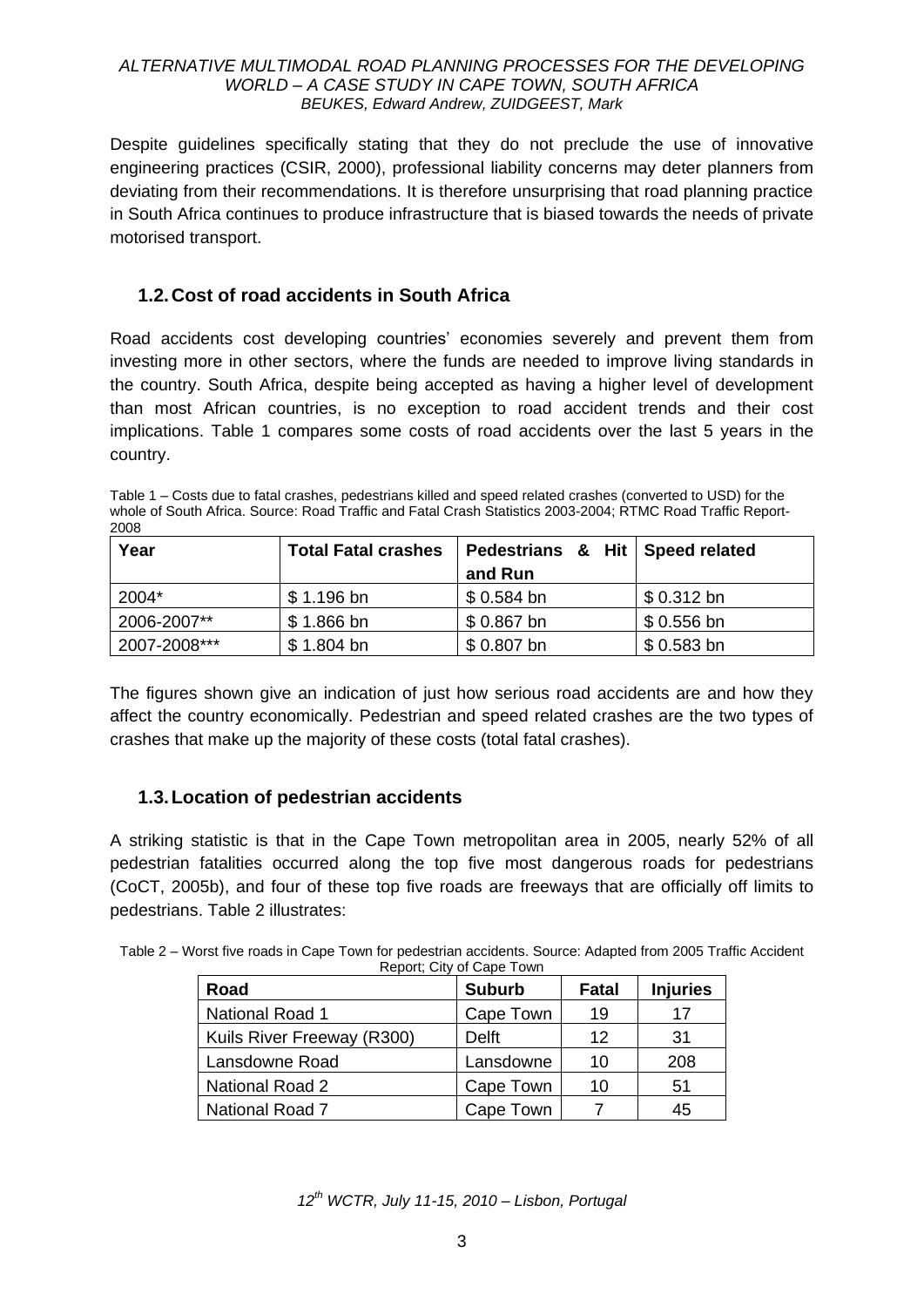Freeways are clearly not safe routes for pedestrians to use, this is why these roads are officially restricted to pedestrians, but the number of casualties that occur on these roads indicates that there must be a significant number of pedestrians walking along these roads. In addition, the figures speak to a failure of integrated urban and transportation planning and, more importantly in the context of this paper, a failure to adequately plan for or respond to the needs of multiple modes.

The data also alludes to some of the particular problems associated with planning road infrastructure in a developing world context. As was mentioned previously, the majority of people in South Africa are reliant upon walking, cycling and public transport for their mobility needs (although cycling remains a relatively minor mode). However, a significant minority of people (approximately 25%) use private vehicles as their primary mode of transport (NDoT, 2003). This leads to competition amongst modes for road space, and sets up conditions on the roads that encourage accidents. In this context, the need for considered multimodal planning becomes critical, especially in light of the high social and economic costs associated with accidents.

Of particular interest in the data presented in Table 2 is Lansdowne Road. Whereas all the other roads in the top five are freeways, Lansdowne Road is an arterial route with no restrictions to any mode.



Figure 2: Lansdowne Road locality plan

This makes it an interesting case study to try to understand the features that lead to high accident rates and to identify possible interventions to limit the number of accidents that occur in these multimodal environments in the developing world context.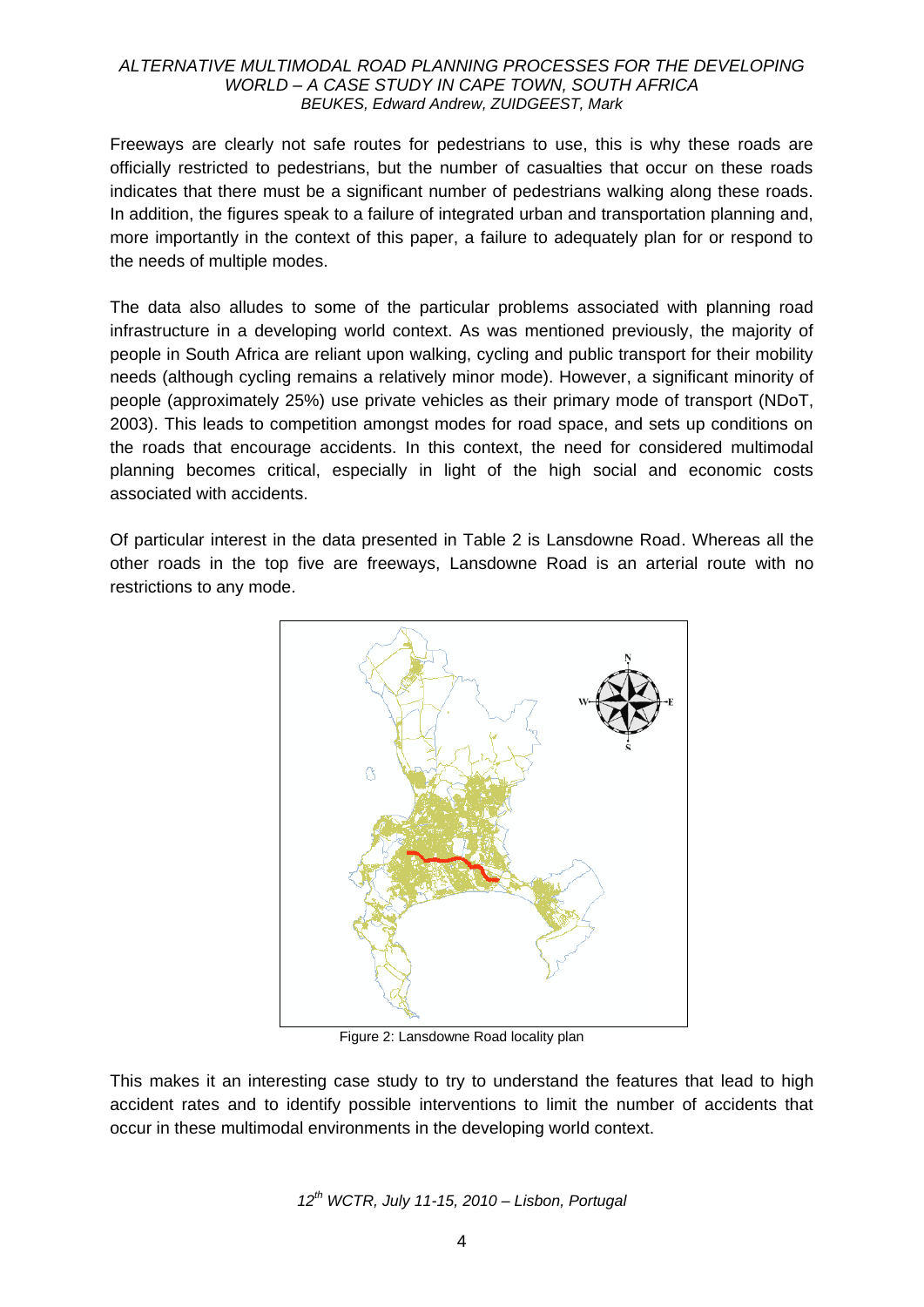# **2. METHODOLOGY**

Locations along Lansdowne Road with abnormally high accident rates were identified along the route and one was selected for further investigation. A site inspection was conducted and the data required to conduct a Level of Service (LOS) analysis was collected.

Multimodal levels of service (MMLOS) were then calculated for this location using recently developed analysis methods. MMLOS analysis methods improve upon the existing Highway Capacity Manual (HCM) (TRB, 2000) LOS analysis methods in that the relationships between modes using a corridor are incorporated into the analysis. There is a recognition that improving service levels for one mode will impact upon service levels for another mode using the corridor. The first method comprises a set of manual calculations developed by the National Cooperative Highway Research Programme (NCHRP).

The next step involved analysing the route using a Geographic Information System (GIS) based Spatial Multicriteria Evaluation (SMCE) method currently being tested by the authors. The method assesses the relative importance of one mode over another in terms of a number of contextual or environmental criteria. The method employs a multi-criteria evaluation using the four main road based modes (private vehicles, pedestrian, public transport and bicycle) as alternatives. The criteria used to assess these alternative modes are drawn from the aspects of the locational context. The output from the evaluation is a ranking or score for each mode.

The results from the SMCE analysis are then compared to the results from the level of service calculations. The SMCE results provide an indication of what the ideal configuration should be based upon the criteria selected and MMLOS results describe the status quo. Where there are significant discrepancies between these two sets of results, further on site investigations are conducted to identify possible interventions.

# **3. ANALYSIS METHODS**

# **3.1.NCHRP method**

The LOS calculations for Auto, Transit, Bicycle and pedestrian modes, as developed by the National Cooperative Highway Research Program (Dowling, 2008), are presented below.

# *3.1.1. Auto LOS*

The Auto Level of Service is related to the average speed travelled on the study segment length and the number of stops. A lower LOS is obtained where many stops per kilometre occur. The auto LOS is given by the following formula:

*Auto LOS* = 
$$
\sum_{j=1}^{6} (Pr(LOS = J) * Wj
$$
 (1)

$$
12^{th}
$$
 WCTR, July 11-15, 2010 – Lisbon, Portugal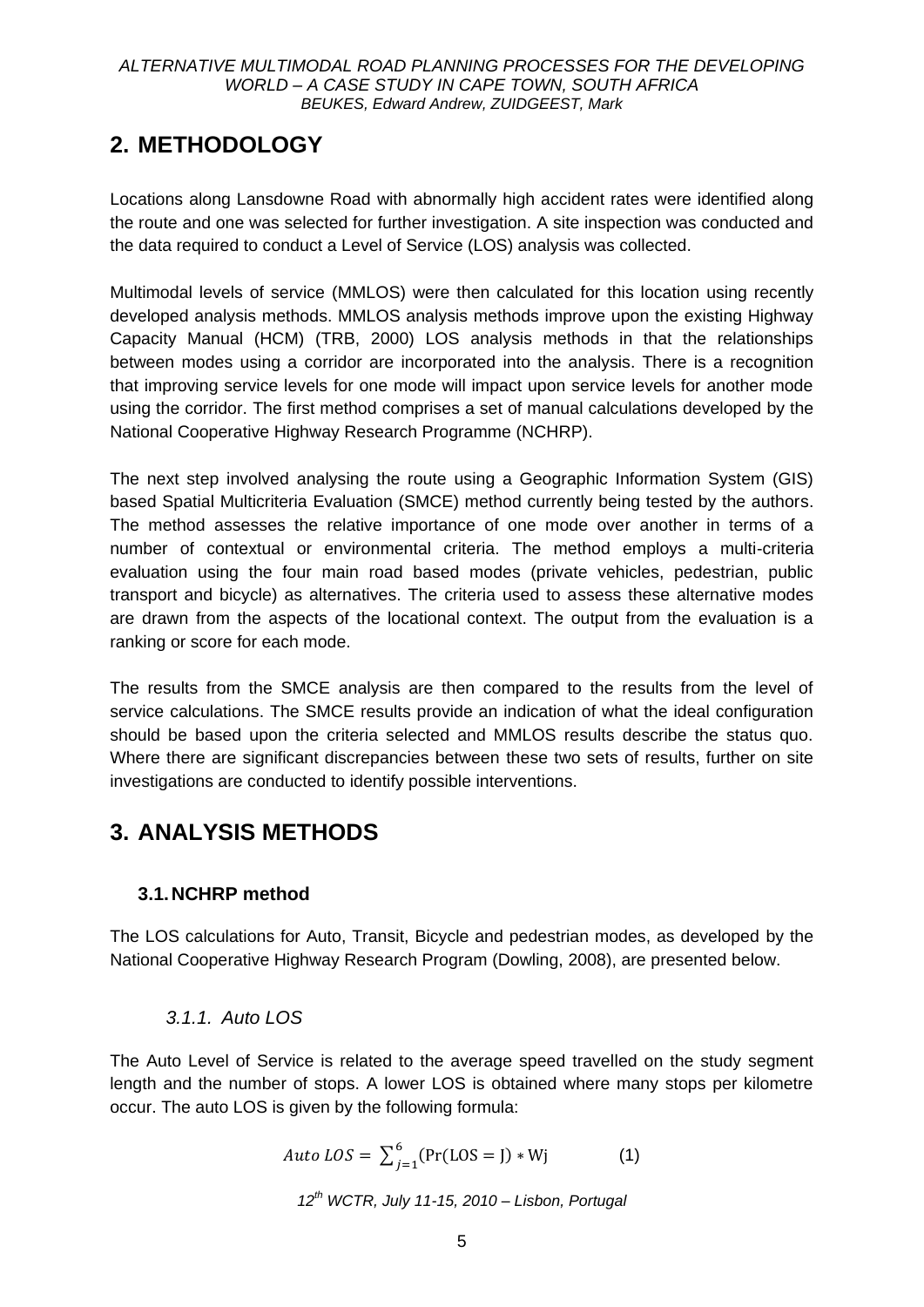| Variable       | <b>Description</b>                         | <b>Computation / value</b>                              |
|----------------|--------------------------------------------|---------------------------------------------------------|
|                | Level of service letter grade              | A, B, C, D, E or F                                      |
| Wi             | Numerical value of LOS grade               | $A=1, B=2, C=3, D=4, E=5, F=6$                          |
| $Pr (LOS = J)$ | Probability of an LOS rating<br>equal to J | $Pr (LOS = J) = Pr (LOS \le J) -$<br>$Pr(LOS \leq J-1)$ |

Table 3: Auto LOS variable description (Source: Dowling, 2008)

The probability that a person will rate a given facility as LOS J or worse is given by the ordered cumulative logit model as shown below:

$$
Pr(LOS \le J) = \frac{1}{1 + exp(-\alpha_{(J)} - \sum_{k} \beta_{k} x_{k})}
$$
 (2)

Where:

Pr(LOS<=J) = Probability that an individual will respond with level of service grade of J or worse.

 $J = A$ , B, C, D, E, or F

exp = Exponential function.

 $\alpha_k$  = Alpha, Maximum numerical threshold for LOS grade .J. (see Table 4).

 $\beta_k$ = Beta, Calibration parameters for attributes (see Table 4).

 $x_k$  = Attributes (k) of the facility (see Table 4).

| Table 4: Alpha and Beta Parameters for Auto LOS Model       |                     |  |
|-------------------------------------------------------------|---------------------|--|
| <b>Parameter Value</b>                                      | <b>Alpha Values</b> |  |
| Intercept LOS $E =$                                         | $-3.8044$           |  |
| Intercept LOS $D =$                                         | $-2.7047$           |  |
| Intercept LOS $C =$                                         | $-1.7389$           |  |
| Intercept LOS $B =$                                         | $-0.6234$           |  |
| Intercept LOS $A =$                                         | 1.1614              |  |
| <b>Beta Values</b>                                          |                     |  |
| $X(1) =$ Stops/Mile=                                        | 0.253               |  |
| $X(2)$ = Proportion of Intersections with Left Turn Lanes = | $-0.3434$           |  |

### Table 4: Alpha and Beta Parameters for Auto LOS Model

### *3.1.2. Transit LOS*

The transit level of service refers to the quality of service experienced for transit vehicles such as busses. It is related to the speed of the transit vehicle, waiting time, amenities at bus stop and pedestrian accessibility.

 $Transit LOS Score = 6.0 - 1.50 * TransitWaitRideScore + 0.15 * PedLOS$  (3)

Table 5: Transit LOS variable description

| Table J. Tialish LOO Vallable describitori |                    |  |  |
|--------------------------------------------|--------------------|--|--|
| Variable                                   | <b>Description</b> |  |  |
|                                            |                    |  |  |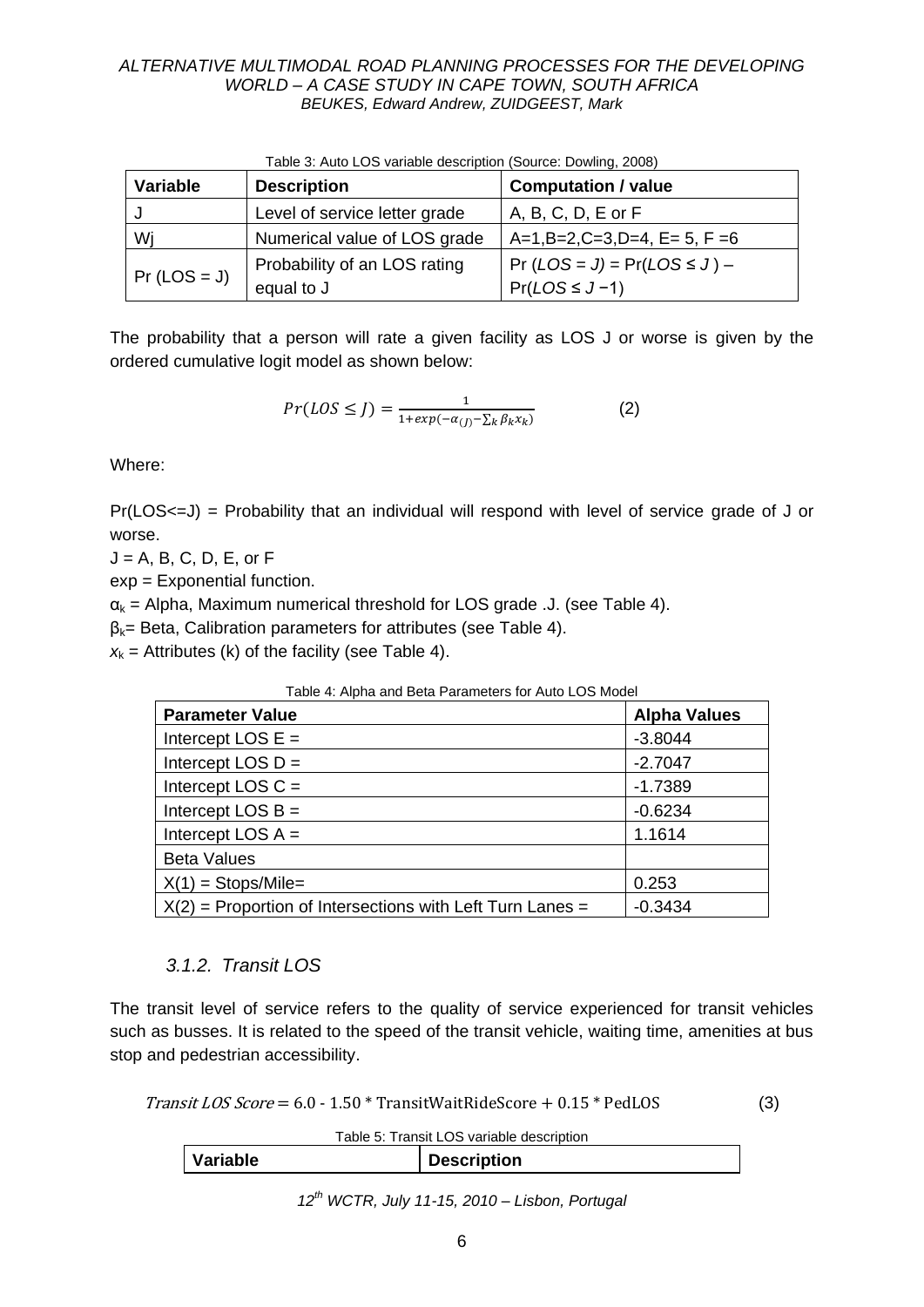|                      | Rating for the waiting time and bus ride.                                                         |
|----------------------|---------------------------------------------------------------------------------------------------|
| TransitWaitRideScore | Related to perceived travel time rate                                                             |
|                      | and average bus headway.                                                                          |
| l PedLOS             | Numerical value for the pedestrian level<br>of service in the direction of facility (i.e.<br>bus) |
|                      | $A=1, B=2, C=3, D=4, E=5, F=6$                                                                    |

The overall facility LOS (directional) is computed by the addition of the segment LOS in that direction, using:

$$
LOS (facility) = \Sigma LOS (i) * L(i) / \Sigma L(i)
$$
 (4)

Where:

LOS (i) = LOS for each segment (directional) L (i) = Segment length

### *3.1.3. Bicycle Level of Service*

Bicycle LOS is dependent on:

- Perceived separation between motor vehicle traffic and cyclist
- Parked vehicle interference
- Pavement quality

There exists an inverse relationship between this perceived separation and vehicle (light and heavy) volumes and speeds.

*Bicycle LOS* = 
$$
0.160*(ABSeg) + 0.011*(exp(ABInt)) + 0.035*(Cfft) + 2.85
$$
 (5)

| <b>Variable</b> | <b>Description</b>                                                                              |  |
|-----------------|-------------------------------------------------------------------------------------------------|--|
| ABSeg           | Length weighted average segment bicycle score                                                   |  |
| Exp             | <b>Exponential function</b>                                                                     |  |
| <b>ABInt</b>    | Average intersection bicycle score                                                              |  |
| Cflt            | Number of unsignalised conflicts / km<br>= sum of unsignalised intersections and driveways / km |  |

Table 6: Bicycle LOS variable description

The overall facility LOS (directional) is computed by the addition of the segment LOS in that direction, using:

$$
LOS(facility) = \Sigma LOS (i) * L (i) / \Sigma L (i)
$$
 (6)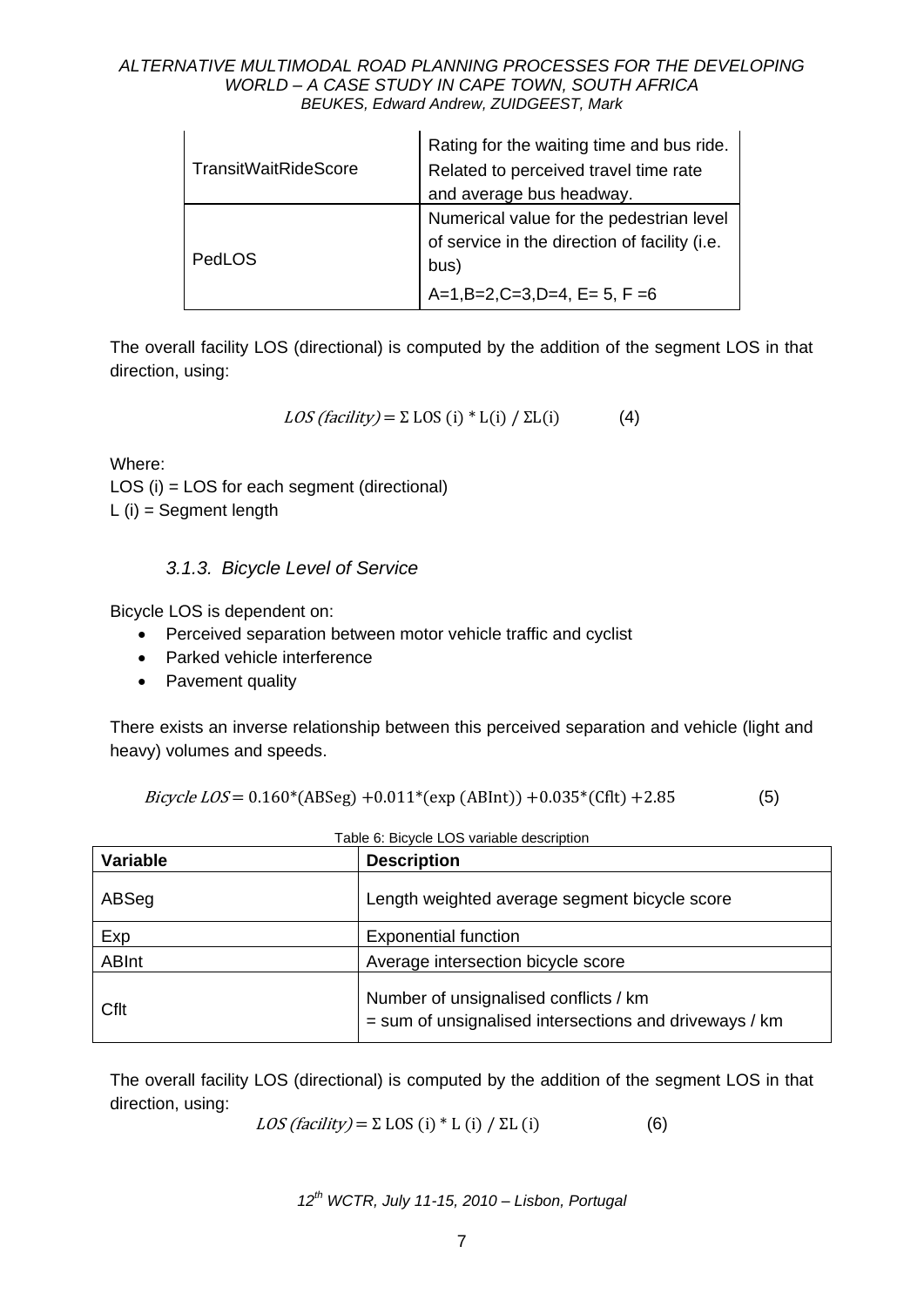Where:

LOS (i) = LOS for each segment (directional) L  $(i)$  = Seament length

### *3.1.4. Pedestrian Level of Service*

The pedestrian LOS is a function of the perceived separation between the pedestrian and vehicular traffic. The greater the vehicle volume and speed are, the smaller the perceived separation. The final Pedestrian LOS is the taken as the worse or poorer value between DPLOS and NDPLOS:

| <i>PLOS</i> = Worse of (DPLOS, NDPLOS) |  |
|----------------------------------------|--|
|----------------------------------------|--|

| <b>Variable</b> | <b>Description</b>                                                                 |
|-----------------|------------------------------------------------------------------------------------|
| <b>DPLOS</b>    | Letter grade LOS for sidewalks,<br>walkways and street corners based on<br>density |
| <b>NDPLOS</b>   | Letter grade LOS for the urban street<br>based on factors other than density       |

| Table 7: Pedestrian LOS variable description |  |
|----------------------------------------------|--|
|                                              |  |

The overall facility LOS is given by:

$$
LOS(facility) = \Sigma LOS (i) * L (i) / \Sigma L (i)
$$
 (8)

Where:

LOS (i) = LOS for each segment (directional)  $L(i)$  = Segment length

# **3.2.Spatial Multiple Criteria Evaluation**

The open source software ILWIS v3.31 developed at the Institute for Earth Observation and Geosciences (ITC) in Enschede in The Netherlands was used to conduct the analysis. The GIS software has a module specifically developed for conducting Spatial Multiple Criteria Evaluations (SMCE) on raster datasets. Spatial datasets were constructed using the available data sources and converted to raster images to conduct the SMCE. ILWIS outputs the results of the analysis as a raster image. A uniform weighting regime was used to test the viability of the method without introducing any biases. Each mode was evaluated individually, thereby producing a set of four preference or suitability maps. Image processing techniques were then used to aggregate the results along the route centreline for each map. This information was exported to a spreadsheet programme for further analysis.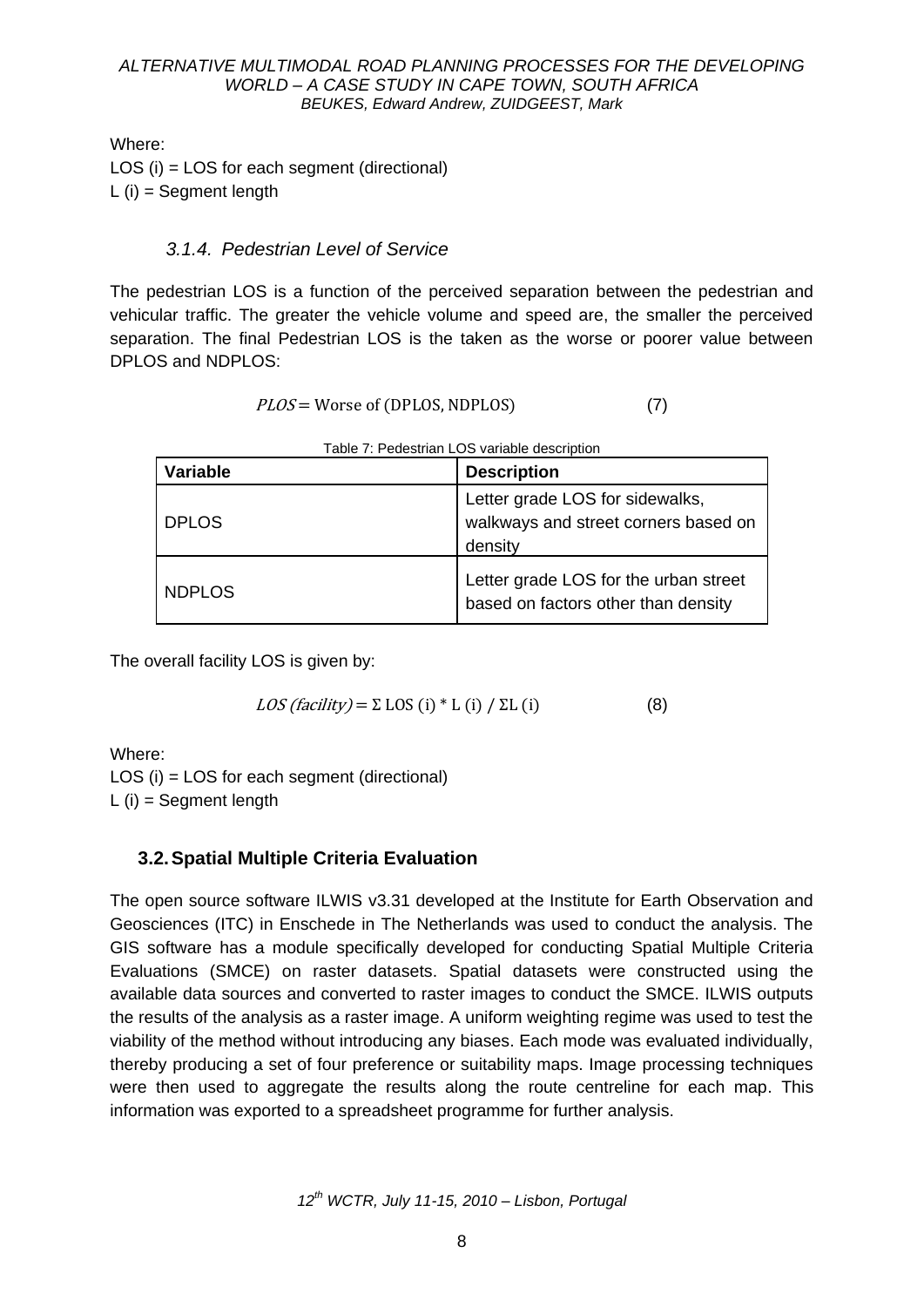Data sources used included data from the 2001 National Census, the 2003 National Household Travel Survey (NDoT, 2003), and data acquired from the City of Cape Town"s Corporate GIS department.

### *3.2.1. Criteria selection*

In order to assess the context of the road, a number of variables must be considered. These can be classified into the various categories that define the reality of the area in general and the specific locality under consideration in particular. Each locality is defined by these variables. It is reasonable to assume that this contextual reality will vary from place to place and possibly will change with time as well.

The variables that are considered relate specifically to the what, who and how questions that can be asked of any locality. What are the characteristics that define the locality? Who are the people using the locality? How are these people using the locality?

It is from within this framework of information that the locational context within which the road exists emerges. The locational context comprehensively defines the access function of the road. Roads, however, serve more than just to provide access; they also have a very important mobility function. They provide connectivity between locations. From these two ideas stems the dichotomy between location specific traffic and through traffic (AASHTO, 2001).

Traditionally, service levels have been skewed towards the mobility perspective, that is, how easy is it to get from point A to point B via a given route? In an automobile centric planning environment this has been come to mean how easy is it to get from point A to point B by car? Optimising mobility may be appropriate under certain circumstances, where the locational context allows for this, but in many urban settings this is not the case. Other factors, such as the safety of other road users, or the ease of access to the adjacent land uses, or simply maintaining the dignity of a location (CoCT, 2009) may override the mobility needs.

How are these principles captured in traditional road design? Traditionally, this has been the role of road classification, where, given a roads location in the network, a range of appropriate design parameters can be assigned to it. However, the characteristics of the urban setting does not always conform to the ideals of the classification scheme, and so much is left up to the discretion of the designer. Furthermore, these locational contexts also change over time. Usually, this leads to one of two design reactions, either try to meet the demand by allocating additional space, or try to refocus the demand by restricting or confining flows using traffic calming. Only in the latter instance is any explicit consideration given to the context, and in South Africa, traffic calming is almost always restricted to residential roads, and also often does nothing to promote one mode over another, instead focussing only on limiting the mobility of vehicles.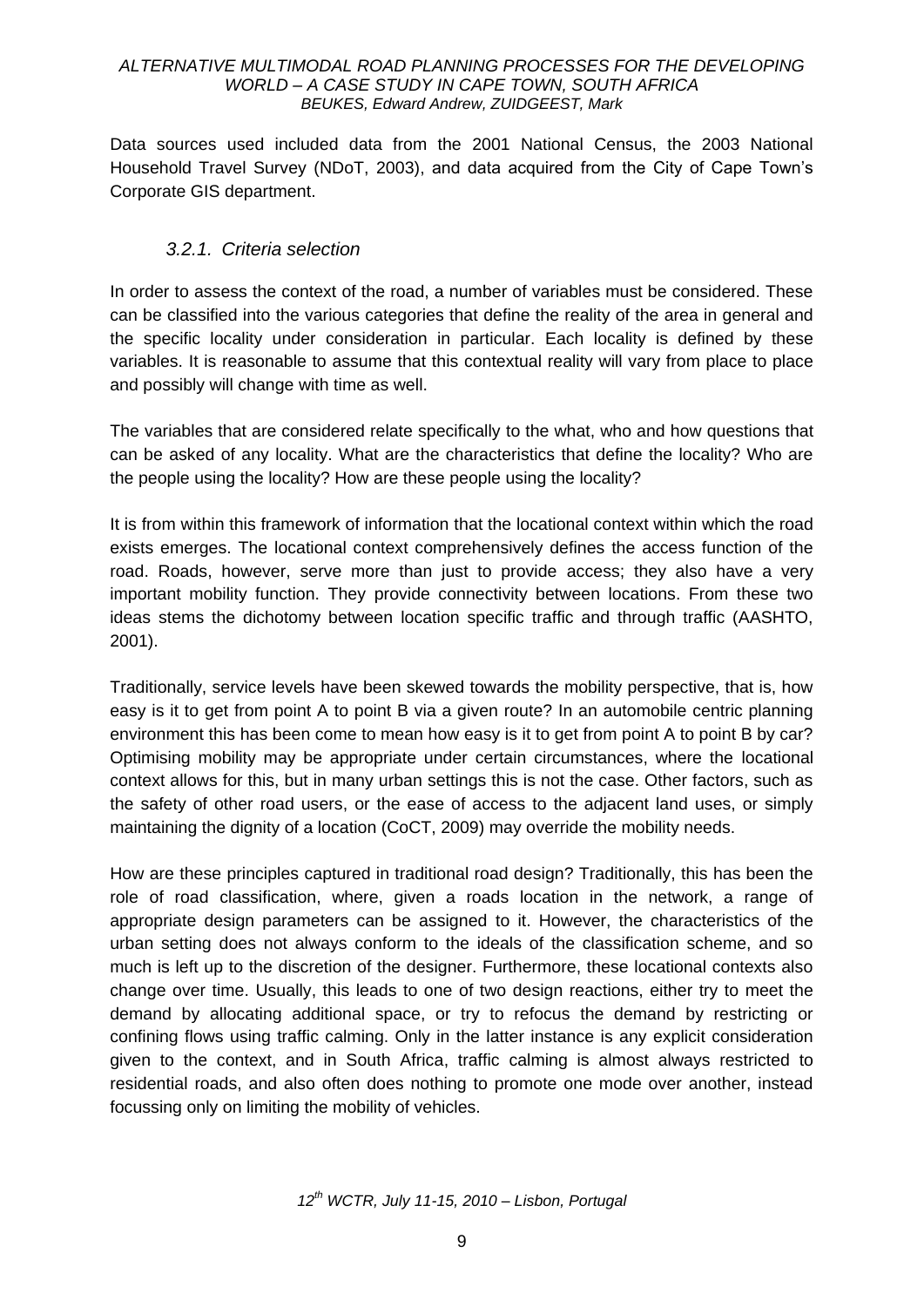So instead, the approach adopted by this methodology is to integrate locational contextual information into the planning process, along with traditional traffic related variables to arrive at a holistic view of the circumstances. The question now becomes, what are the criteria that should be used to assess the alternatives? To answer this question we frame the decision problem as: based upon the context within which the infrastructure is to be developed, what should the order of priority of the various modes be?

Given a certain location, what are the factors that distinguish it from other locations? As mentioned previously, these factors cover a range of issues relating to what is unique about the location, who uses the location and how is the location used. The factors can be categorised into information describing the location (land use, density etc) and information describing the users (age, income levels, etc).

Multi criteria analysis methodologies require that criteria be standardised in order to be evaluated. Standardisation involves reducing the variables to a common base (usually 1) so that arithmetic operations can be performed on it. This presents a challenge because some variables can be described as being continuous (such as densities, incomes) while others are presented in discreet categories (land uses, environmental sensitivity). Furthermore, variables must be evaluated as being either a cost or a benefit. As will be seen, this is often dependent upon the evaluator"s viewpoint. The case of land uses (discreet categories) and household densities (continuous) are used to illustrate the approach adopted.

**Land use**: Various land uses have differing characteristics in the type and volume of traffic that they generate, the time of day and day of the week that peak volumes are generated, and the traffic needs specific to the land use (NDoT, 1995). Consequently, when planning infrastructure to service any particular land use, these differences need to be considered and the design altered as required. By considering land use as an explicit variable in the criteria tree, we want to capture these differences, and the costs or benefits attributed to each mode as a result of them.

These costs and benefits can vary according to viewpoint. For example, in an industrial area it is not unreasonable to expect high volumes of heavy vehicles. In fact, the businesses in these areas depend upon the ease of access afforded to these vehicles. From this viewpoint, maximising the ease of mobility for heavy vehicles (and in fact all motorised vehicles) is important. However, these areas may also see high levels of non-motorised traffic (workers walking to work etc). The conflicts between non-motorised road users and vehicles factor as a significant cost from their perspective.

The question centres around the values we impose on the evaluation. These values are translated into impacts or modal priorities through value statements. In the example given above we could use the following statement to interpret our values from the perspective of NMT road users:

*"We want to maximise the safety of all road users"*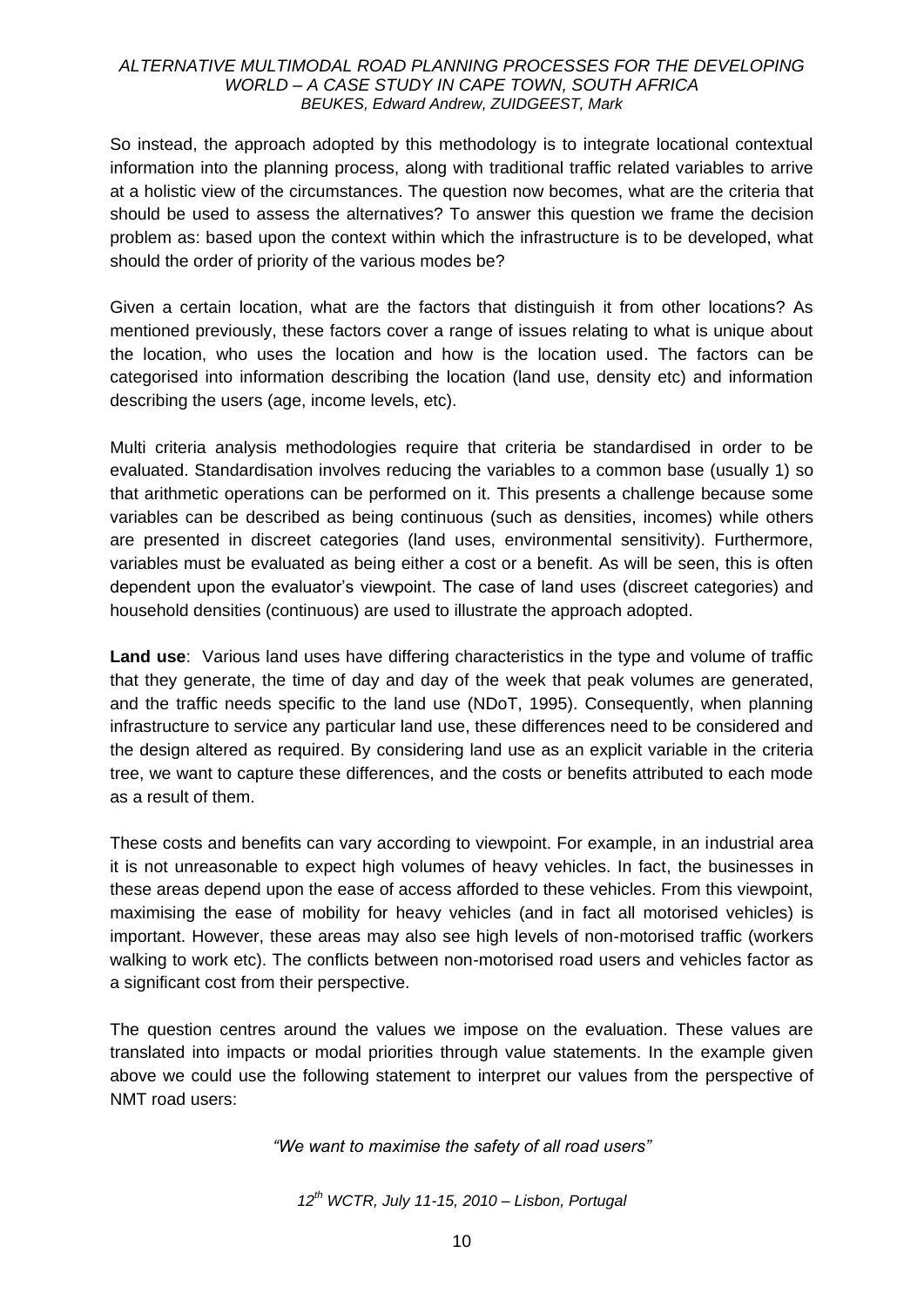In order to maximise safety, we need to afford the most vulnerable road users priority, limit vehicle speeds and minimise potential conflict points. Maximising safety is a benefit function, and the safety of each mode is expressed qualitatively in terms of vulnerability and travel speed. This yields an impact vector as shown in Table 8:

|  | Table 8: Safety maximisation impact vector |
|--|--------------------------------------------|
|  |                                            |

| <b>Mode</b>   | <b>Private Vehicle</b> | <b>Public Transport</b> | Pedestrian | <b>Bicycle</b> |
|---------------|------------------------|-------------------------|------------|----------------|
| <b>Impact</b> |                        |                         | ++++       | $^{+++}$       |

Alternatively, we could take the position, since we are considering an industrial area, that mobility and access for delivery vehicles is of paramount importance. Our value statement could be expressed as:

#### *"We want to maximise the mobility of delivery vehicles"*

In order to maximise mobility for delivery vehicles we must give highest priority to speed, in which case our impact vector will look as follows, with the fastest mode receiving the highest preference:

| rapie 9. Mobility Hiaxiniisation illipact vector |      |                                           |                   |                |  |  |  |
|--------------------------------------------------|------|-------------------------------------------|-------------------|----------------|--|--|--|
| <b>Mode</b>                                      |      | <b>Private Vehicle   Public Transport</b> | <b>Pedestrian</b> | <b>Bicycle</b> |  |  |  |
| <b>Impact</b>                                    | ++++ | +++                                       |                   |                |  |  |  |

#### Table 9: Mobility maximisation impact vector

It becomes clear that with each land use, multiple value positions could be taken that would each yield different impact vectors. Furthermore, since the concerns around traffic vary across land uses (the concerns in a commercial district are different to that of a residential district) (NDoT, 1995), it is not possible to assume one value position for all land uses. Instead, the impact vector must be individually defined for all land uses. This yields what can best be described as a value matrix. Each land use option is assessed from the value position that is perceived to be best suited to it. This yields an ordinal scale of benefits as seen in Table 10.

In Table 10, different value statements (to be read as: "We want to maximise [value] by giving priority to the mode with the [indicator]") are used to express priorities varying between safety, access and mobility. In this case only two indicators, speed of mode and volumes by mode are used to distinguish between alternatives in terms of the value statement. Different impacts can be developed for different land use options despite the fact that the same indicator is used.

The reason for adopting an ordinal, rather than cardinal scale is that the primary objective of the evaluation is to derive a modal priority or modal preference ranking for each segment. The disadvantage of the ordinal scale approach is that the extent of preference is lost. Also, it is not possible to confer the same rank to different alternatives (in this case these are modes). In order to assign weights, the preference rankings must be standardised to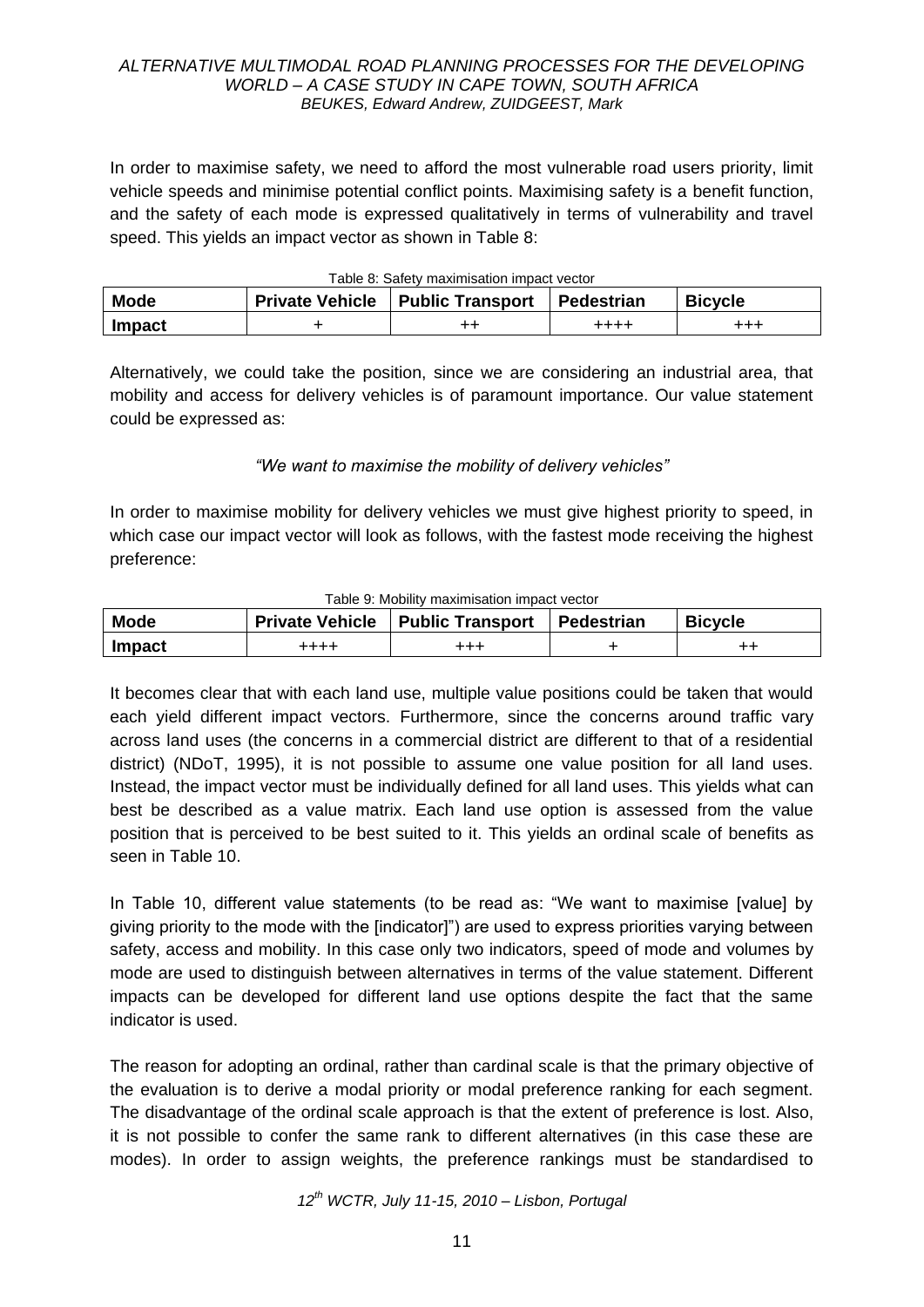preference scores. In the example above the highest preferred mode gets 1 point and the lowest gets 0.

Table 10: Land use value matrix

| <b>Criteria</b> | <b>Option</b>        | Value           | Table TV. Lariu use value matrix<br>Indicator | Car            | <b>Public</b>    | <b>Pedestrian</b> | <b>Bicycle</b> |
|-----------------|----------------------|-----------------|-----------------------------------------------|----------------|------------------|-------------------|----------------|
|                 |                      |                 |                                               |                | <b>Transport</b> |                   |                |
| Land            | <b>Residential</b>   | Safety for      | Lowest                                        | $\overline{0}$ | 0.33             | 1                 | 0.67           |
| Use             |                      | <b>NMT</b>      | Speed                                         |                |                  |                   |                |
|                 | Commercial           | Access for      | Highest                                       | $\mathbf 0$    | 0.67             | 1                 | 0.33           |
|                 |                      | patrons         | Volume                                        |                |                  |                   |                |
|                 | Industrial           | <b>Mobility</b> | Highest                                       | 1              | 0.67             | 0.33              | $\overline{0}$ |
|                 |                      | for             | Speed                                         |                |                  |                   |                |
|                 |                      | vehicles        |                                               |                |                  |                   |                |
|                 | Education            | Safety for      | Lowest                                        | $\overline{0}$ | 0.33             | 1                 | 0.67           |
|                 |                      | learners        | Speed                                         |                |                  |                   |                |
|                 | <b>Sports</b><br>and | Access for      | Highest                                       | $\overline{0}$ | 0.33             | 1                 | 0.67           |
|                 | recreation           | spectators      | Volume                                        |                |                  |                   |                |
|                 | Vacant               | <b>Mobility</b> | Highest                                       | 1              | 0.67             | $\mathbf 0$       | 0.33           |
|                 | Land                 | for             | Speed                                         |                |                  |                   |                |
|                 |                      | passersby       |                                               |                |                  |                   |                |
|                 | Medical              | Access for      | Highest                                       | 0.33           | 1                | 0.67              | $\overline{0}$ |
|                 |                      | patients        | Volume                                        |                |                  |                   |                |
|                 | Office               | Access for      | Highest                                       | $\overline{0}$ | 1                | 0.33              | 0.67           |
|                 |                      | workers         | Volume                                        |                |                  |                   |                |

Importantly, the impacts reflect not what the final modal split is expected to be but instead what it is desired to be. This is especially apparent when volume is used as an indicator. For an office environment, it is desired that workers access the area by highest volume according to the split defined by the vector given in Table 11.

Table 11: Modal preference expressed using an impact vector

| <b>Mode</b>   | <b>Private Vehicle   Public Transport</b> | Pedestrian | <b>Bicycle</b> |
|---------------|-------------------------------------------|------------|----------------|
| <b>Impact</b> |                                           | 0.33       | 0.67           |

This characteristic differentiates the evaluation in that it now reveals the desired outcomes as informed by the context instead of the expected outcomes.

**Household density:** Higher density areas are better suited to a more intense activity mix, and can support better quality public transport (CoCT, 2009). Density is often cited as an indicator of trip frequency and trip length (Chen, C et al, 2007; Chatman, D. G., 2006). Density is also an indicator of modal split, in that in less dense regions, with a higher uniformity of land uses, trips are more often made using motorised modes that are better suited to longer trips, whereas in high density areas with a higher mix of land uses, trips can be shorter, and so better suited to public transport and non-motorised modes (Limtanakool N. et al, 2006; Kockelman, K, 1996; Zhao, F. et al, 2002).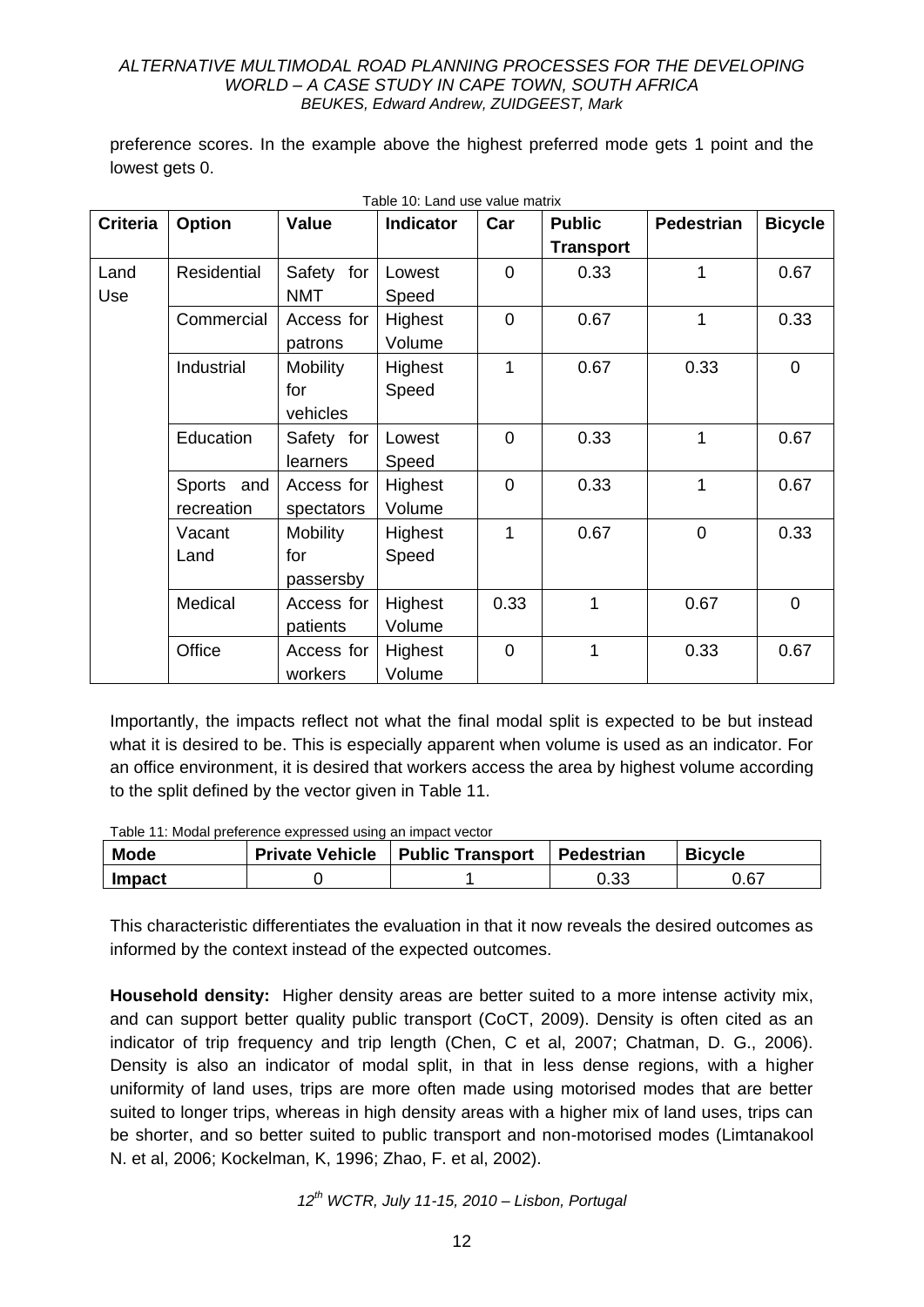Density is therefore important in defining the character of a location in relation to which mode should receive a higher priority. In low density residential environments, it is not unreasonable to assume that many trips will be made using private vehicles, especially when trip attractors such as shops or work places are far away, and especially when public transport facilities are unavailable. So, although mobility may not be the overriding concern in that context, if density were the only evaluation criteria the lower density gives justification to considering the needs of the private automobile as primary.

Returning to the value statements we used to identify indicators for our criteria, if density is assumed to be a continuum of some range of values from high to low, then in higher density areas, a higher preference is given to NMT and PT and in lower density areas a higher preference is given to private vehicles. The value statement can be stated as:

### *"We want to maximise the mobility of the majority of road users"*

So, in high density areas where the majority of road users can be expected to be either pedestrian, cyclist or public transport users, they should receive priority, whereas in low density areas where most people could be expected to be driving, private automobiles should receive priority.

The relationship between density and modal priority can be modelled as a simple linear function. Each mode is modelled in terms of its preferred modal priority given a certain density. Figure 3 illustrates how modal priorities shift with increasing densities, and the specific modal priority values selected are a reflection of the subjective values imposed on the evaluation by the decision maker. The only caveat is that the summation of the priority values be equal at all given density values (in this case 100 was chosen – but the actual number is not significant since it is the relationships between the modes themselves that are of interest).

If as discussed, density were defined as being a continuum between a measureable low and high value, as can be derived from census data, the relationships defined above can be applied to each location to determine the appropriate modal mix in terms of the value function as expressed by the chart.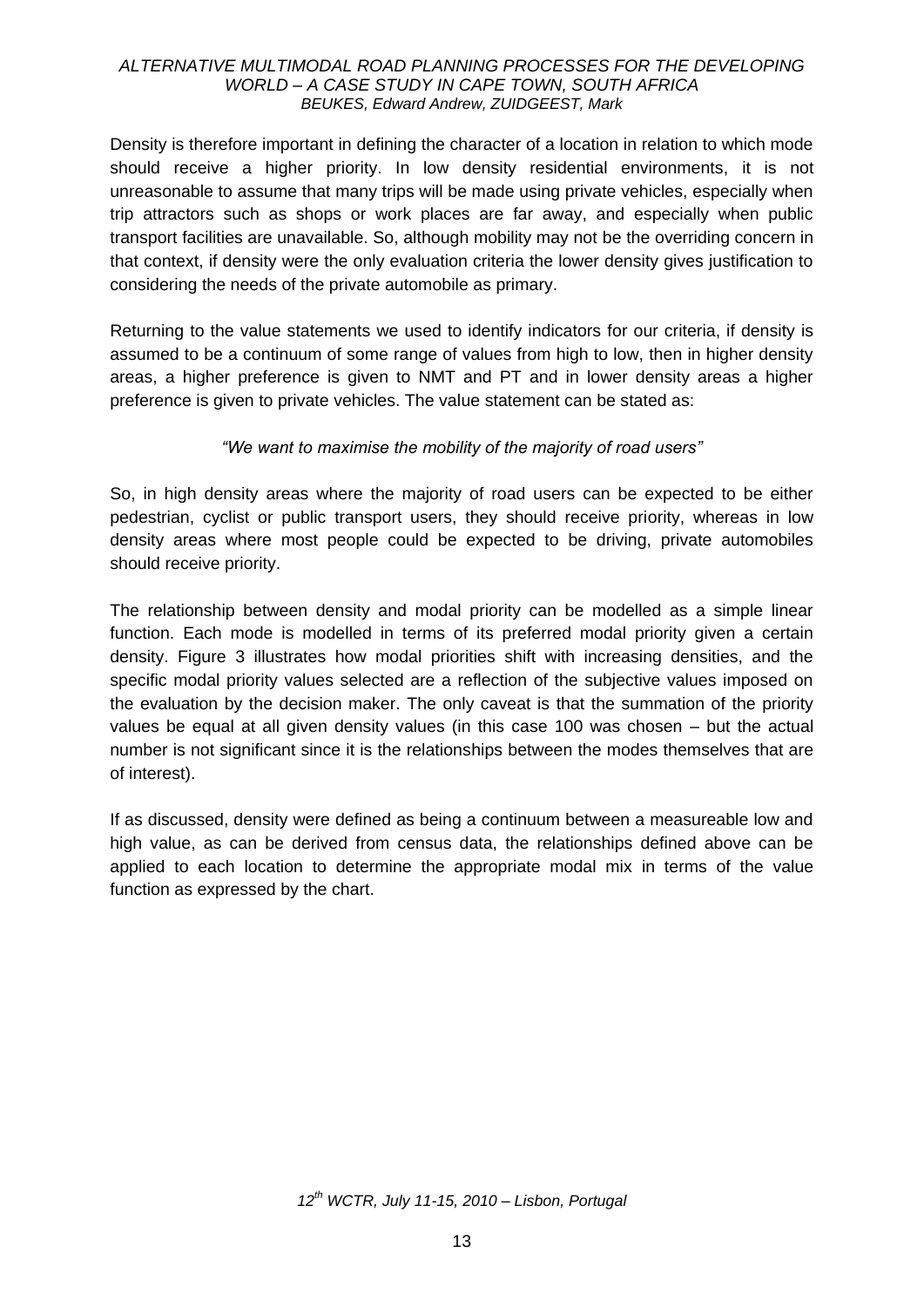

Figure 3: Modal preference in relation to density

Similar methods as described above were used to identify and standardise the remaining factors. Care was taken to avoid including highly correlated criteria wherever possible, without losing important contextual detail, so as to avoid biasing one mode over another. The model development does not at this stage include a transportation category, but this will be included as soon as this data becomes available. The remaining factors are described below:

**Property value:** The relationship between property value and accessibility, as well as between liveability and property value is well established. In general, where access in the form of proximity to public transport facilities and access to highways is improved, property values tend to be higher (Litman, 2003; Song et al, 2003; Srour et al, 2002). Liveability has also been found to be positively correlated to property values (Gemzøe et al, 1996). Since good public transport facilities and improved liveability are commonly associated with high levels of pedestrian activity, this suggests that high levels of pedestrian activity would be associated with high property values. However, MacIntyre (2006) comments that badly designed, poorly maintained pedestrian areas are often associated with decreases in property value.

**Vulnerable road users:** Although all pedestrians and cyclists are vulnerable road users, the presence of children, people with disabilities and the elderly would suggest that extra consideration be given to the infrastructural needs of this grouping. In South Africa the overwhelming majority of school goers walk to school (NDoT, 2003). Although the majority of pedestrian accidents involve people over school going age, a significant proportion (20%) involves people under the age of 18. Figures 4 and 5 illustrate.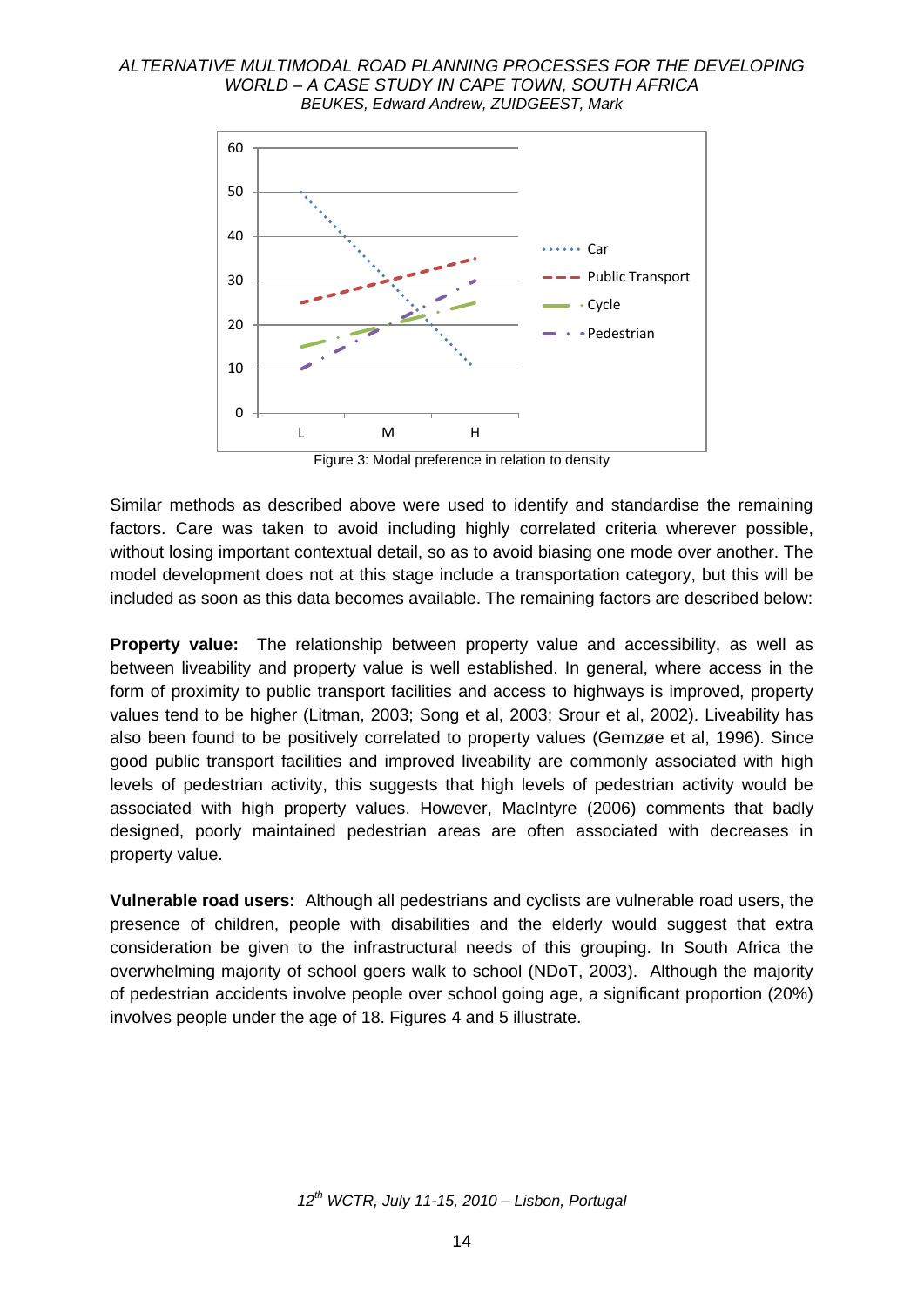

**Income (Education level):** Income is very closely associated with modal split, especially in the South African context. Table 5 gives an overview of modal split in relation to income in South Africa. It can be seen that dependence on taxi"s, busses and trains are highest in the lower income bands, whereas private car use is highest for the high income bands.

|                                       | l able 12: Income versus modal split (Source: NDo I , 2003). |                          |                |                |       |               |      |       |              |       |           |             |       |
|---------------------------------------|--------------------------------------------------------------|--------------------------|----------------|----------------|-------|---------------|------|-------|--------------|-------|-----------|-------------|-------|
| <b>Monthly</b>                        |                                                              | Percentage of all people |                |                |       |               |      |       |              |       |           |             |       |
| household                             |                                                              |                          |                |                |       |               |      |       |              |       |           |             |       |
| income                                |                                                              |                          |                |                |       |               |      |       |              |       |           |             |       |
|                                       | Train                                                        | <b>Bus</b>               | <b>Metered</b> | <b>Minibus</b> | Sedan | <b>Bakkie</b> | Car  | Truck | <b>Motor</b> | Cycle | Animal    | Air         | Other |
|                                       |                                                              |                          | taxi           | taxi           | taxi  | taxi          |      |       | cycle        |       | transport |             |       |
| Up to R500                            | 1.5                                                          | 4.4                      |                | 18.9           | 0.7   | 1.7           | 2.3  | 0.4   | 0.1          | 0.8   | 0.4       | $\mathbf 0$ | 1.6   |
| R501 - R1000                          | 1.6                                                          | 5                        | 0.8            | 19.8           | 0.7   | 2.1           | 3.3  | 0.6   | 0.1          | 0.7   | 0.2       | 0.1         | 1.2   |
| R <sub>1001</sub> - R <sub>3000</sub> | 3.2                                                          | 6.6                      | 1.3            | 26.3           | 0.9   | 1.6           | 8    | 0.8   | 0.1          | 0.8   | 0.2       | 0.1         | 1.3   |
| R3000 - R6000                         | 3.5                                                          | 7.5                      | 1.7            | 28.7           | 1.1   | 1.8           | 25.6 | 0.7   | 0.2          | 1.1   | 0.2       | 0.1         | 1.5   |
| $>$ R6000                             | 2.1                                                          | 4.6                      |                | 15.3           | 0.8   | 2.8           | 60.2 | 0.5   | 0.6          | 2.1   | 0.1       | 0.2         | 0.7   |

|  | Table 12: Income versus modal split (Source: NDoT, 2003) |  |  |  |
|--|----------------------------------------------------------|--|--|--|
|  |                                                          |  |  |  |

Income is therefore critical in determining the context in terms of predicting the probable modal split and therefore, the appropriate infrastructure needed to accommodate mobility. However, it proved difficult to gather income data at an acceptable level of aggregation. A proxy dataset describing levels of education was used instead after a correlation analysis showed that incomes and education levels had a high degree of correlation.

**Heritage sites:** The City of Cape Town has stated that it wants to enhance the value of heritage resources for the people of Cape Town (CoCT, 2009). In order to achieve this it has developed the following policies:

Provide access to, and information about, public heritage resources (P66).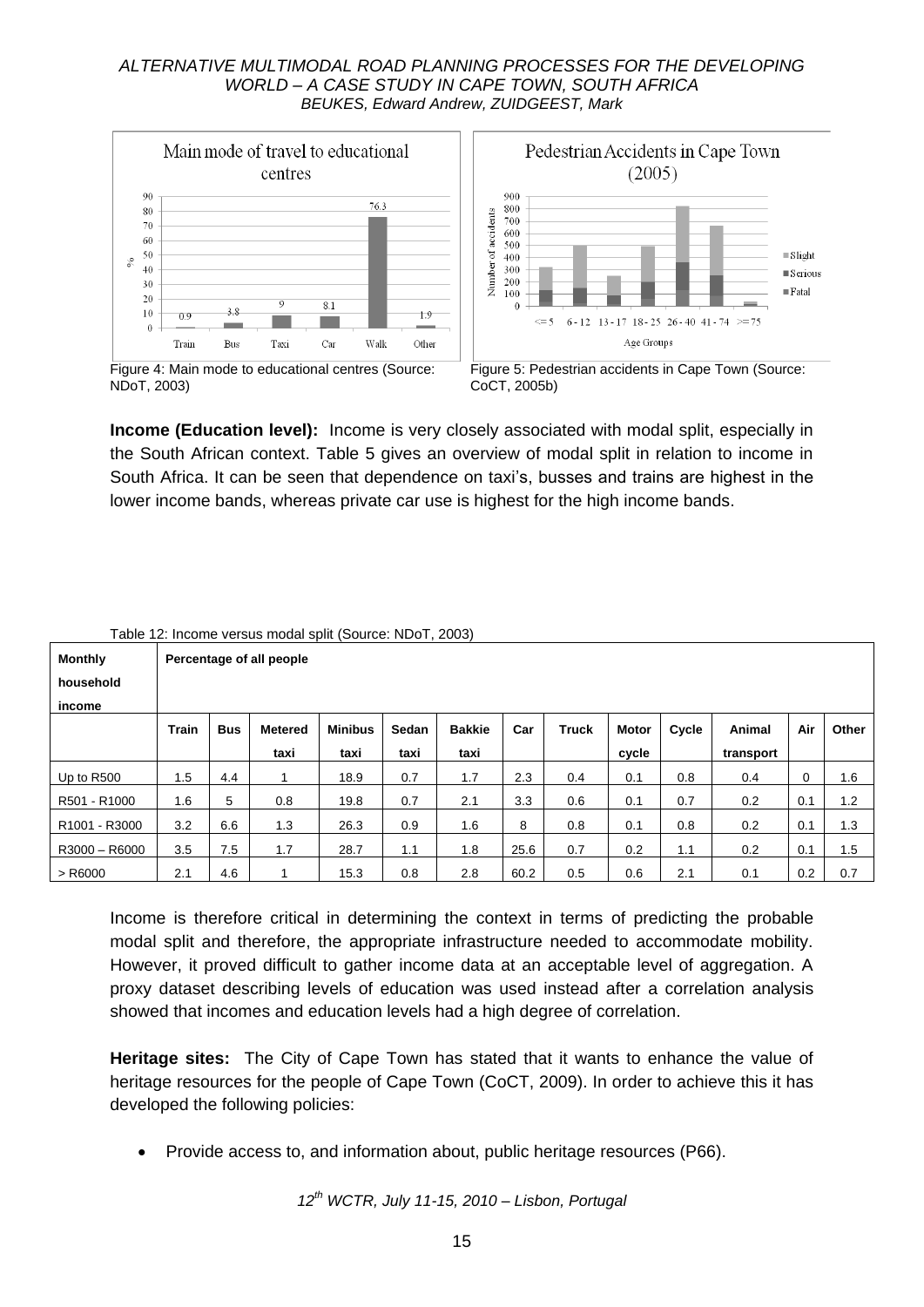- Consider the relevance of social and landscape contexts when making planning and development decisions that affect heritage resources (P67).
- Ensure that buildings and sites of historical and architectural significance make a positive contribution to the economy and quality of urban life, and create an enabling environment for urban regeneration (P68).

These policies clearly identify the importance of heritage sites in assessing the context within which infrastructure is developed, and requires that such infrastructure be developed in a way that is sensitive to the importance of the site, and that facilitates access to the site. The city has identified sites that are of cultural or historic value, and these are used to inform the analysis as to the heritage value of a particular location.

**Wetlands and ecologically important sites:** In compliance with the requirements of the National Environmental Management Act (NDoEAT, 1998) the city has developed extensive policies that govern use and access to wetlands and environmentally sensitive areas (CoCT, 2009). The protection of the valuable natural heritage resources to be found in the city is a key strategic goal of both social and economic importance to the city, and consequently infrastructure that passes through or abuts these areas must include them as key considerations in the plans. Consequently, these areas are included as criteria in the assessment of a location.

These criteria were selected as the key factors that need to be assessed in order to develop a holistic view of the context within which a road is located and functions. An overview of the criteria and standardisation used to test the evaluation procedure is provided in Table 13.

| <b>Criteria</b>          | <b>Option</b> | ablo To. Ontona, value etatemento, indicatore and etangulatedrone<br>Value | <b>Indicator</b>  | Car   | <b>Public</b>    | <b>Bicycle</b> | <b>Pedestrian</b> |
|--------------------------|---------------|----------------------------------------------------------------------------|-------------------|-------|------------------|----------------|-------------------|
|                          |               |                                                                            |                   |       | <b>Transport</b> |                |                   |
| Density                  | Low           | Mobility of<br>majority                                                    | Highest<br>Volume | 0.5   | 0.25             | 0.15           | 0.1               |
|                          | Medium        |                                                                            |                   | 0.3   | 0.3              | 0.2            | 0.2               |
|                          | High          |                                                                            |                   | 0.1   | 0.35             | 0.25           | 0.3               |
| Property<br>Value        | Low           | Mobility of<br>majority                                                    | Highest<br>Volume | 0.05  | 0.3              | 0.15           | 0.5               |
|                          | Medium        |                                                                            |                   | 0.25  | 0.3              | 0.15           | 0.3               |
|                          | High          |                                                                            |                   | 0.5   | 0.3              | 0.15           | 0.05              |
| Vulnerable<br>road users | Low           | of<br>Safety<br>vulnerable                                                 | Lowest<br>Speed   | 0.55  | 0.25             | 0.1            | 0.1               |
|                          | Medium        | road                                                                       |                   | 0.3   | 0.2              | 0.175          | 0.325             |
|                          | High          | users                                                                      |                   | 0.05  | 0.15             | 0.25           | 0.55              |
| Education<br>level       | Low           | Mobility of<br>majority                                                    | Highest<br>Volume | 0.05  | 0.25             | 0.3            | 0.4               |
|                          | Medium        |                                                                            |                   | 0.275 | 0.175            | 0.25           | 0.3               |
|                          | High          |                                                                            |                   | 0.5   | 0.1              | 0.2            | 0.2               |
| Heritage                 | No            | Access                                                                     | Lowest            | 0.5   | 0.3              | 0.1            | 0.1               |

Table 13: Criteria, value statements, indicators and standardisations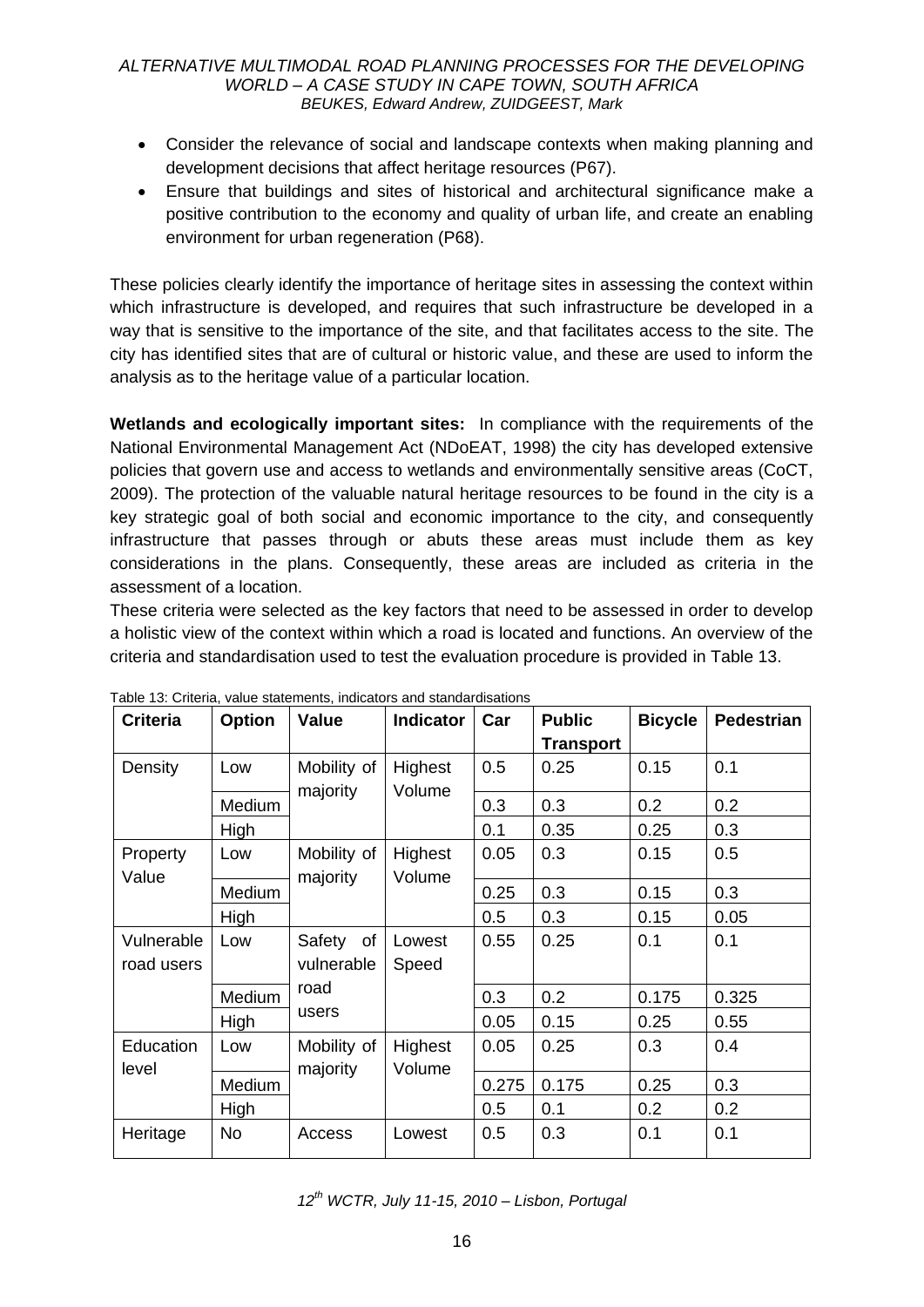|           | Yes |          | Speed  | 0.05 | 0.35 | 0.15 | 0.45 |
|-----------|-----|----------|--------|------|------|------|------|
| Wetlands  | No  | Minimise | Lowest | 0.5  | 0.3  | 0.1  | 0.1  |
|           |     | impact   | Speed  |      |      |      |      |
|           | Yes |          |        | 0.05 | 0.35 | 0.15 | 0.45 |
| Eco       | No  | Minimise | Lowest | 0.5  | 0.3  | 0.1  | 0.1  |
| sensitive |     | impact   | Speed  |      |      |      |      |
| areas     | Yes |          |        | 0.05 | 0.35 | 0.15 | 0.45 |

# **4. STUDY SECTION**

Road sections with intersections where a high number of accidents occur, termed "worst known intersections" were used as selection criteria. Figure 6 gives a listing of the worst known intersections along Lansdowne Road. Lansdowne Road was selected for the analysis due to its poor accident record. As guided by the NCHRP MMLOS manual, a section of Lansdowne Road was selected for evaluation. This is called the study length. Two "worst known intersections" are contained in the study length. These are Lansdowne-Palmyra and Lansdowne-Chichester-Cook intersections. The study length is 1.3km and runs from the Lansdowne-Palmyra intersection to the Lansdowne-Belvedere intersection. Figure 7 shows the study length, with the intersections of interest highlighted.



Figure 6: Worst known intersections with Lansdowne Road - Source: Seeger (2008)

*12th WCTR, July 11-15, 2010 – Lisbon, Portugal*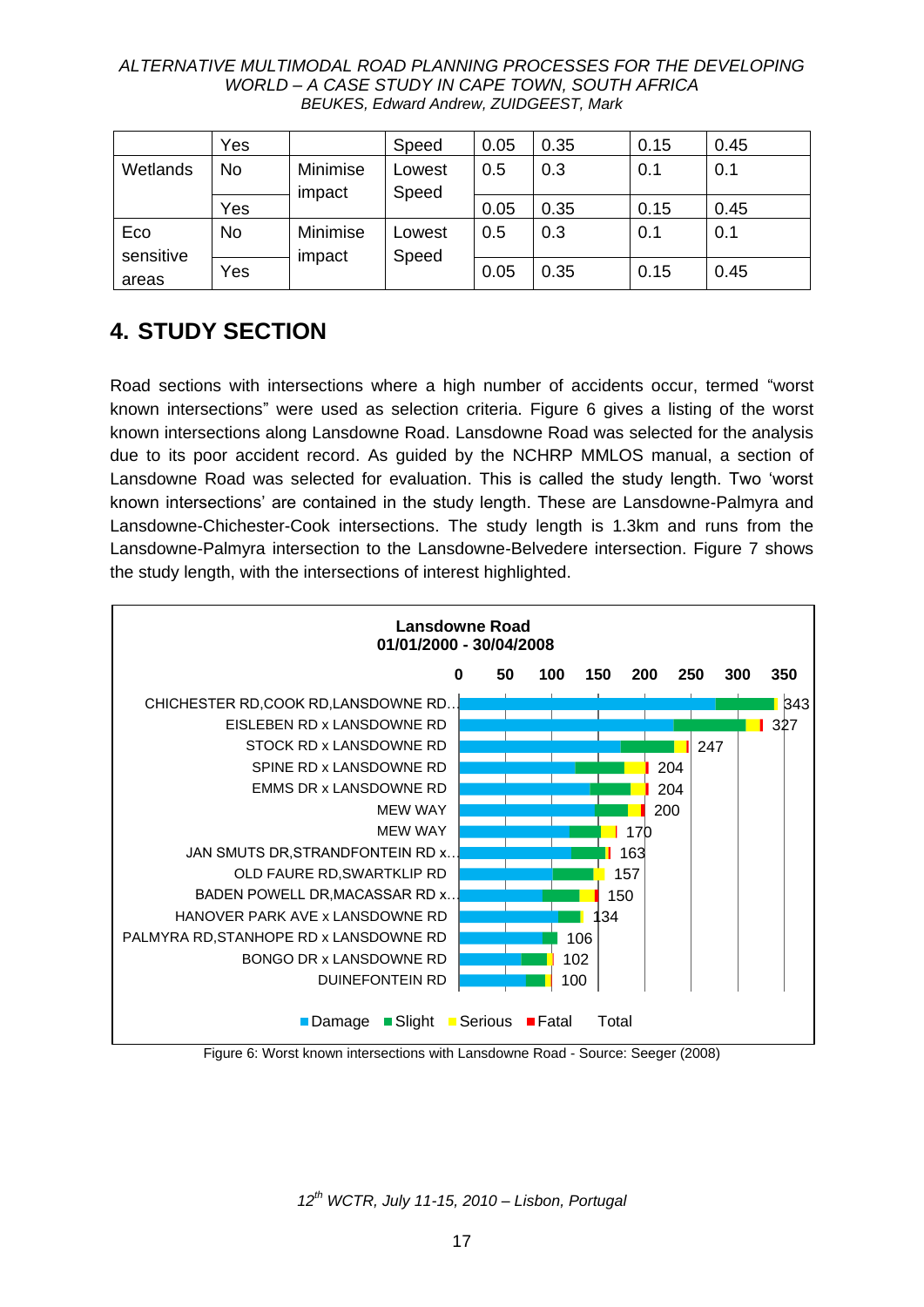

Figure 7: Lansdowne Road study length in relation to surrounding roads-Source: Google maps

The study length is segmented such that the street geometry, vehicle and pedestrian demand and intersection control, are uniform within each segment. Each segment is contained between two intersections.

# **5. SMCE RESULTS**

The SMCE analysis process conducted in ILWIS as described in section 4.2 produced the following results. The software outputs the results as raster images. These raster cell values are represented on a colour spectrum of green to red, with green being the highest and red being the lowest. A higher cell value (greener shading) represents a higher preference or score for the mode being analysed.



Figure 14: Raster modal preference map for bus mode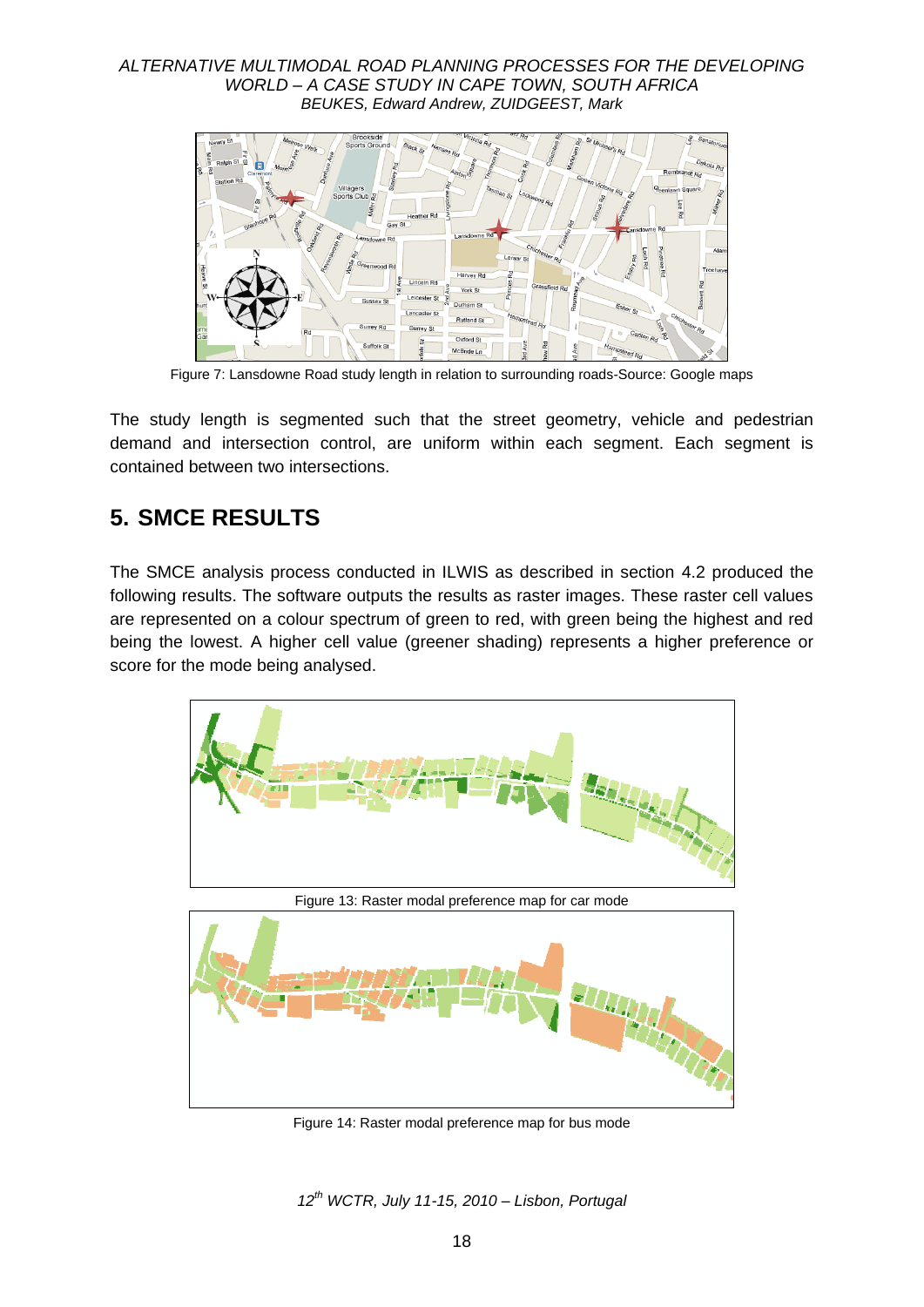

Figure 15: Raster modal preference map for pedestrian mode



Figure 16: Raster modal preference map for bicycle mode

The raster images were then processed by taking the neighbourhood average's for each cell. The neighbourhood was defined as being within a 50m radius (10 cells at 5m) around each cells centroid. 50m was selected as the appropriate radius because this is the average plot depth away from the road centreline. The cell values along the road centreline were then extracted from the resultant averaged image, and these were then imported into a spreadsheet for further analysis. The data for each mode was then collated and the results are plotted in Figure 17.



Figure 17: Modal priority ranking for study length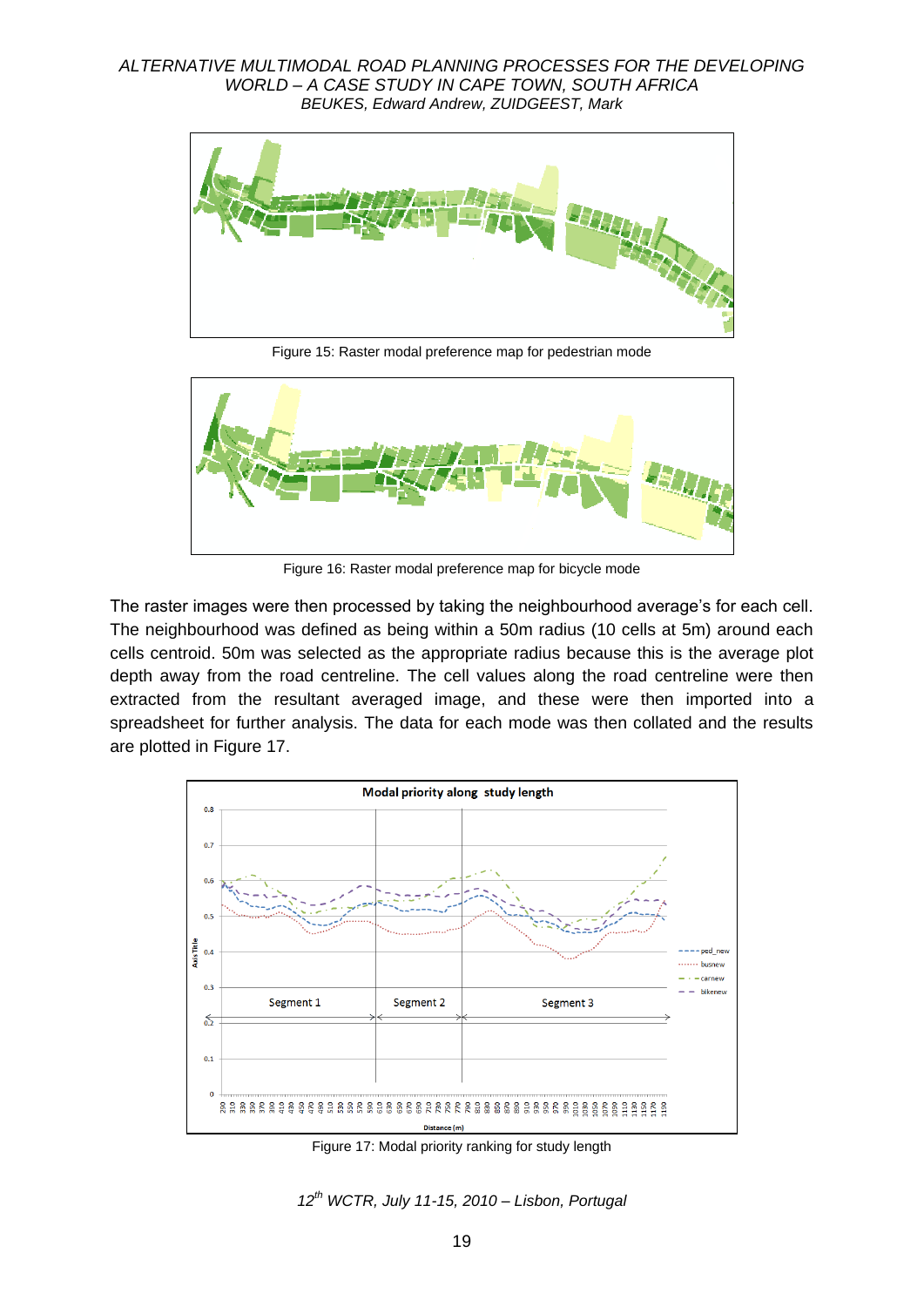The data presented in Table 15 represents the average SMCE score per mode per segment. This information is used to get a segment wide ranking for each mode.

| <b>Segment</b> | <b>Bus</b><br>Car |       | <b>Pedestrian</b> | <b>Bicycle</b> |  |
|----------------|-------------------|-------|-------------------|----------------|--|
|                | 0.603             | 0.507 | 0.490             | 0.523          |  |
|                | 0.571             | 0.457 | 0.524             | 0.561          |  |
|                | 0.553             | 0.454 | 0.504             | 0.533          |  |

Table 15: Average SMCE priority score per mode per segment

# **6. DISCUSSION AND COMPARISON**

Table 16 provides a summary of the analysis results. The results for the NCHRP method are based on calculations performed using the formulas given in section 4.1.

|                | <b>Mode</b>    |   | <b>NCHRP</b> method   | <b>SMCE model</b> |
|----------------|----------------|---|-----------------------|-------------------|
| <b>Segment</b> | <b>Mode</b>    |   | Eastbound   Westbound |                   |
|                | Car            | В | B                     |                   |
|                | <b>Bus</b>     | A | A                     | 3                 |
|                | Pedestrian     | В | B                     | 4                 |
|                | <b>Bicycle</b> | E | Е                     | 2                 |
| $\overline{2}$ | Car            | С | C                     |                   |
|                | <b>Bus</b>     | B | A                     | 4                 |
|                | Pedestrian     | C | C                     | 3                 |
|                | <b>Bicycle</b> | E | E                     | 2                 |
| 3              | Car            | F | D                     |                   |
|                | <b>Bus</b>     | A | A                     | 4                 |
|                | Pedestrian     | C | С                     | 3                 |
|                | <b>Bicycle</b> | E | Е                     | $\overline{2}$    |

|  | Table 16: Summation of analysis results |  |  |
|--|-----------------------------------------|--|--|
|--|-----------------------------------------|--|--|

The SMCE results provide an indication of the recommended priority rank of each mode for each road segment, whereas the NCHRP results give the existing LOS afforded to each mode per segment. This provides an interesting perspective on the ideal functional requirements (based upon the selected analysis criteria) and hence infrastructural requirements for each mode in each segment, in relation to what is currently in place.

A direct comparison between the two sets of results would not be valid; hence the SMCE results are labelled in numerical rank order so as to avoid confusion. However, clearly, one can begin to draw conclusions about deficiencies in the existing street configuration that could be addressed to bring the LOS"s of each mode more into line with what is recommended by the SMCE analysis results.

In doing this, it is important to take cognisance of the inputs for each analysis, and the reasons for why the results are as they are. For example, the SMCE results suggest that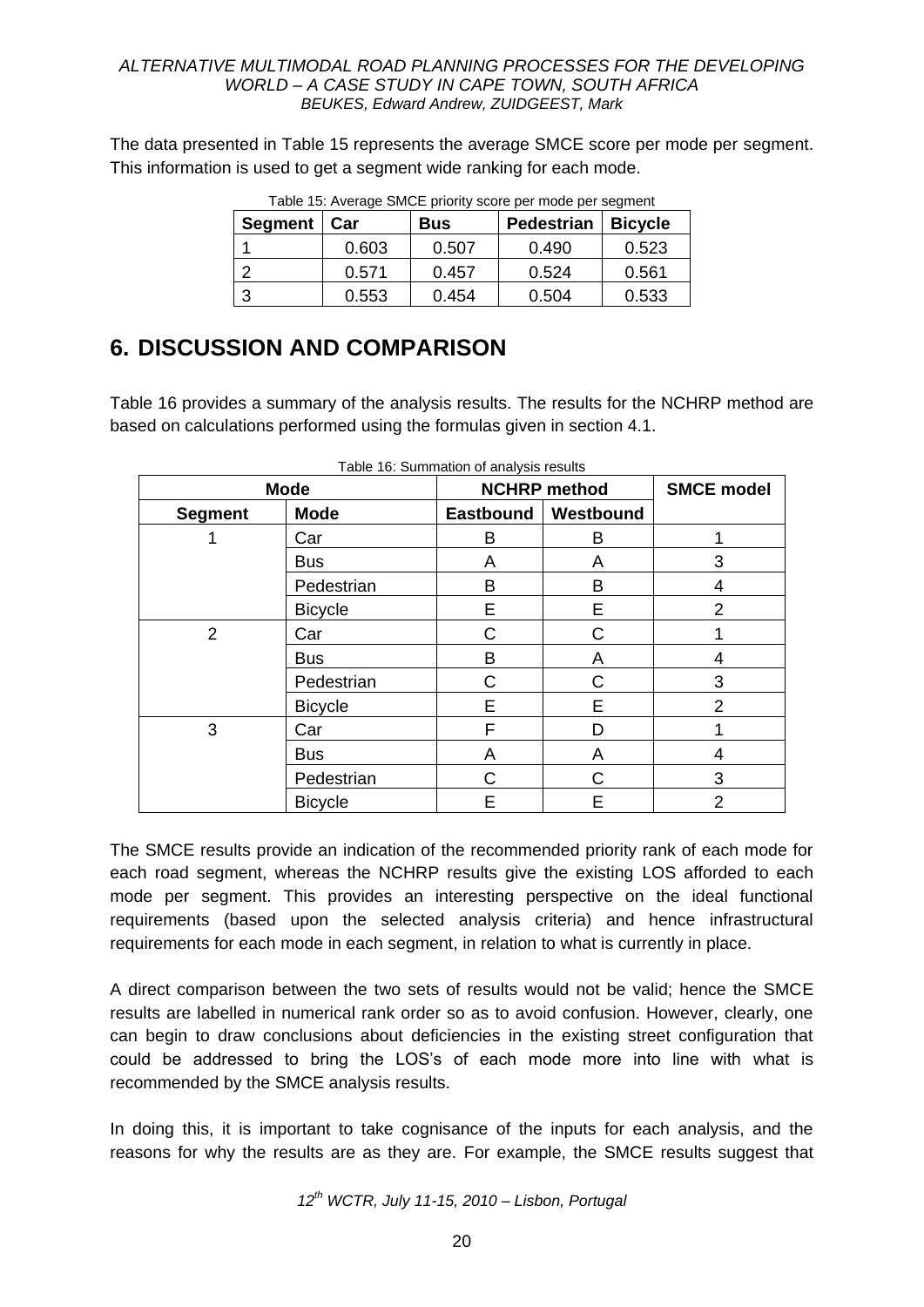public transport should be the least important mode along the last two segments, whereas the LOS analysis findings are that this mode enjoys a high service level across the entire study length.

Recall, however, that the LOS score for public transport is a function of the speed of the transit vehicle, waiting time, amenities at the bus stop and pedestrian accessibility. Since the study section enjoys a high service frequency and pedestrian accessibility is reasonable to good, this improves the overall quality of service, and consequently the LOS score. Additionally, a closer inspection of Figure 17 shows that although the bus mode consistently scores lowest, the overall spread of the scores amongst the modes is relatively small. So a conclusion could be that it may not be necessary to make any further improvements to the service along this stretch of the route, since the quality of service here is already quite good.

However, cycling receives a very low level of service, whereas the SMCE analysis indicates that given the context, it should actually be quite important along this section of the route. The low LOS score is clearly a reflection of the fact that there are no dedicated facilities for cyclists along the route. This coupled with relatively dense traffic and a high proportion of public transport vehicles is what is driving the score down. The inclusion of cycling facilities would do much to rectify this situation.

Improvements in signal timing and flow conditions would do much to improve the LOS for the car mode, but care should be taken that this does not to impact the service levels of the other modes.

# **7. CONCLUSIONS**

The study demonstrates the potential value of conducting a spatial multicriteria evaluation in conjunction with a multimodal level of service analysis to identify deficiencies in road infrastructure and possible interventions to improve the quality of service along a corridor. The method examined in the study could be used to great effect during preliminary planning processes to streamline further investigations.

The method also allows for a much larger range of factors to be considered at the initial phases of infrastructure planning activities. It is unfortunate that often times in South Africa social, economic, environmental and heritage concerns are not as thoroughly evaluated as traffic issues when planning road infrastructure. The SMCE methodology allows for these issues to be systematically included at an early stage of the project.

The method therefore develops a systematic method for existing infrastructure and current infrastructure plans to be evaluated against stated policy priorities and objectives in relation to these contextual factors. In this study, accident data was only used to identify problematic road sections. Detailed information regarding the precise locations of accidents is not available in South Africa. However, with more accurate accident data, the precise locations of accidents could be assessed against the MMLOS and SMCE results, to try and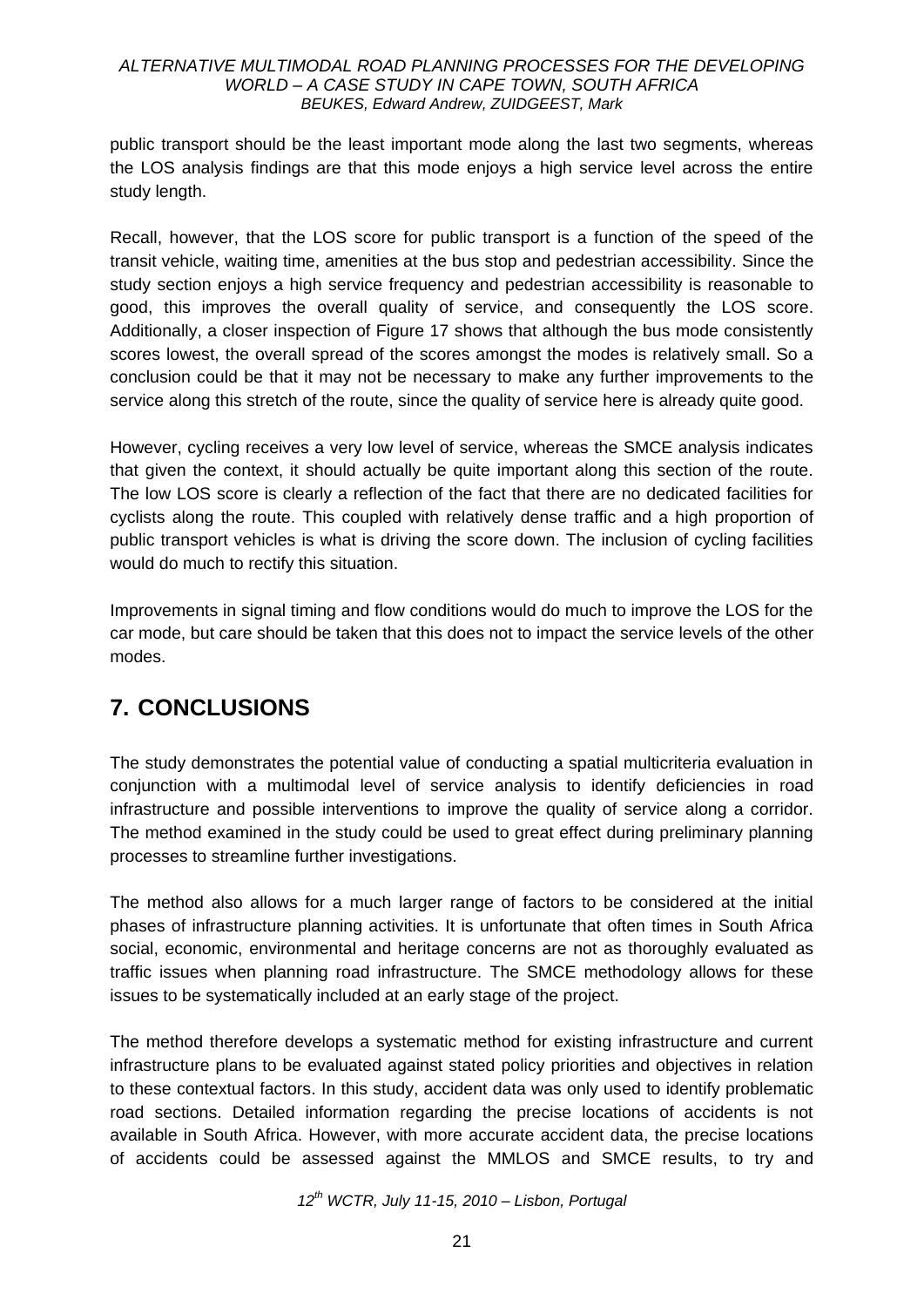understand whether the disjuncture between the existing levels of service and the recommended modal priorities reveal any correlation with accidents.

The SMCE method is still being evaluated for sensitivity to criteria and input variation and applicability to road types other than arterials. Possibilities for area wide assessments are also being investigated.

# **8. ACKNOWLEDGEMENTS**

This research is part of the scientific output of the Cycling Academic Network (CAN) and is partly based on a financial contribution by the Dutch Minister of Development Cooperation through the Bicycle Partnership Program (BPP) of Interface for Cycling Expertise (I-CE), cofunded by ITC and UT.

The research work is partly based on work carried out and submitted during 2009 by Ms Mwamba Kayonga in partial fulfilment of the requirements for the degree of Bachelor of Science in Civil Engineering at the University of Cape Town, Cape Town, South Africa. The authors would like to express their appreciation to Ass. Prof. Marianne Vanderschuren at the University of Cape Town, Cape Town, South Africa for her valued assistance.

# **9. REFERENCES**

- American Association Of State Highway And Transportation Officials (AASHTO) (2001). "A Policy On Geometric Design Of Highways And Streets".Washington, Dc
- Chatman, D. G., (2006). "Deconstructing Development Density: Quality, Quantity And Price Effects On Household Non-Work Travel". Transportation Research Part A 42 (2008) 1008–1030.
- Chen, C., Gong, H., Paaswell, R. (2007). "Role Of The Built Environment On Mode Choice Decisions: Additional Evidence On The Impact Of Density". Transportation (2008) 35:285–299.
- City Of Cape Town (Coct) (2005a). "Nmt Policy And Strategy, Volume 2: Policy Framework".City Of Cape Town Directorate: Transport, Cape Town.
- City Of Cape Town (Coct) (2005b). "Traffic Accident Report". City Of Cape Town Transport Roads And Stormwater, Cape Town.
- City Of Cape Town (Coct) (2009). "Cape Town Spatial Development Framework: Technical Report (Draft For Comment)".City Of Cape Town Spatial Planning And Urban Design Department.
- Committee Of Urban Transport Authorities (Cuta) (1985 1991). "Draft Urban Trasport Guidelines Series". Director General, Department Of Transport,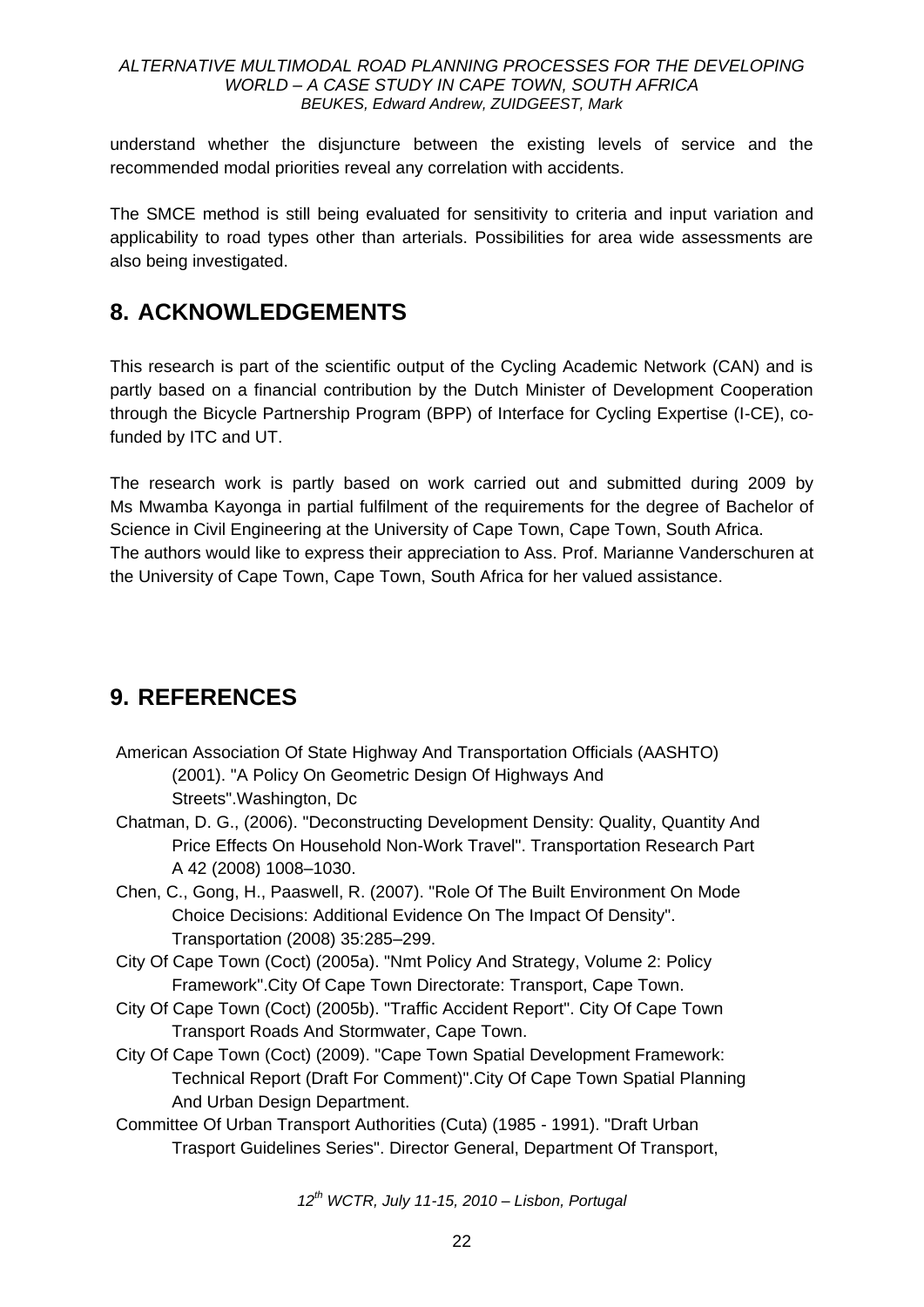Pretoria.

- CSIR (2000). "Guidelines For Human Settlement Planning And Design". Compiled By Boutek, CSIR For The Department Of Housing, Pretoria.
- Dargay, Joyce (2001). "The Effect Of Income On Car Ownership: Evidence Of Asymmetry". Transportation Research, Part A. 35:807-821.
- Dowling, R. (2008). "Multimodal Level of Service Analysis for Urban Streets: Users Guide". Oakland
- Gemzøe L., Gehl, J. (1996). Public Spaces Public Life. The Danish Architectural Press, Copenhagen.
- Kockelman, K. M., (1996). "Travel Behavior As A Function Of Accessibility, Land Use Mixing, And Land Use Balance: Evidence From The San Francisco Bay Area". Thesis Submitted In Partial Satisfaction Of The Requirements For The Degree Of Master Of City Planning In City And Regional Planning, University Of California, Berkeley.
- Limtanakool, N., Dijst, M., Schwanen, T. (2006). "The Influence Of Socioeconomic Characteristics, Land Use And Travel Time Considerations On Mode Choice For Medium- And Longer-Distance Trips". Journal Of Transport Geography 14 (2006) 327–341.
- Litman, T. (2003). "Evaluating Criticism Of Smart Growth". Victoria Transport Policy Institute. Victoria, Bc, Canada.
- Macintyre, S. J., (2006). "Evaluating Bicycle Accessibility And Bike-Bus Integration Infrastructure: Saskatoon, Saskatoon, Sk, 2006". A Thesis Submitted For The Degree Of Master Of Arts To The Department Of Geography, University Of Saskatchewan.
- National Department Of Environmental Affairs And Tourism (NDoEAT) (1998). "National Environmental Management Act, 1998 (Act No. 107 Of 1998)". The Minister Of Environmental Affairs And Tourism, Pretoria.
- National Department Of Transport (NDoT) (1995). "South African Trip Generation Rates: 2nd Edition". Prepared On Behalf Of The South African Road Board, Pretoria.
- National Department Of Transport (NDoT) (2003). "The First South African National Household Travel Survey 2003 Technical Report". Director General, Department Of Transport, Pretoria.
- National Department Of Transport (NDoT) (2006). "Draft strategy to accelerate public transport implementation via a win-win-win partnership between government, existing operators and labour". Director General, Department Of Transport, Pretoria.
- Road Traffic Management Corporation of South Africa (RTMC) (2008). "Road Traffic Report-2008". Pretoria
- Seeger, T. (2008). "Road Safety and Black Spot Analysis in the Mother City, Cape Town". Submitted In Partial Satisfaction Of The Requirements For The Degree Of Batchelor Of Science in Civil engineering, University of Cape Town, Cape Town